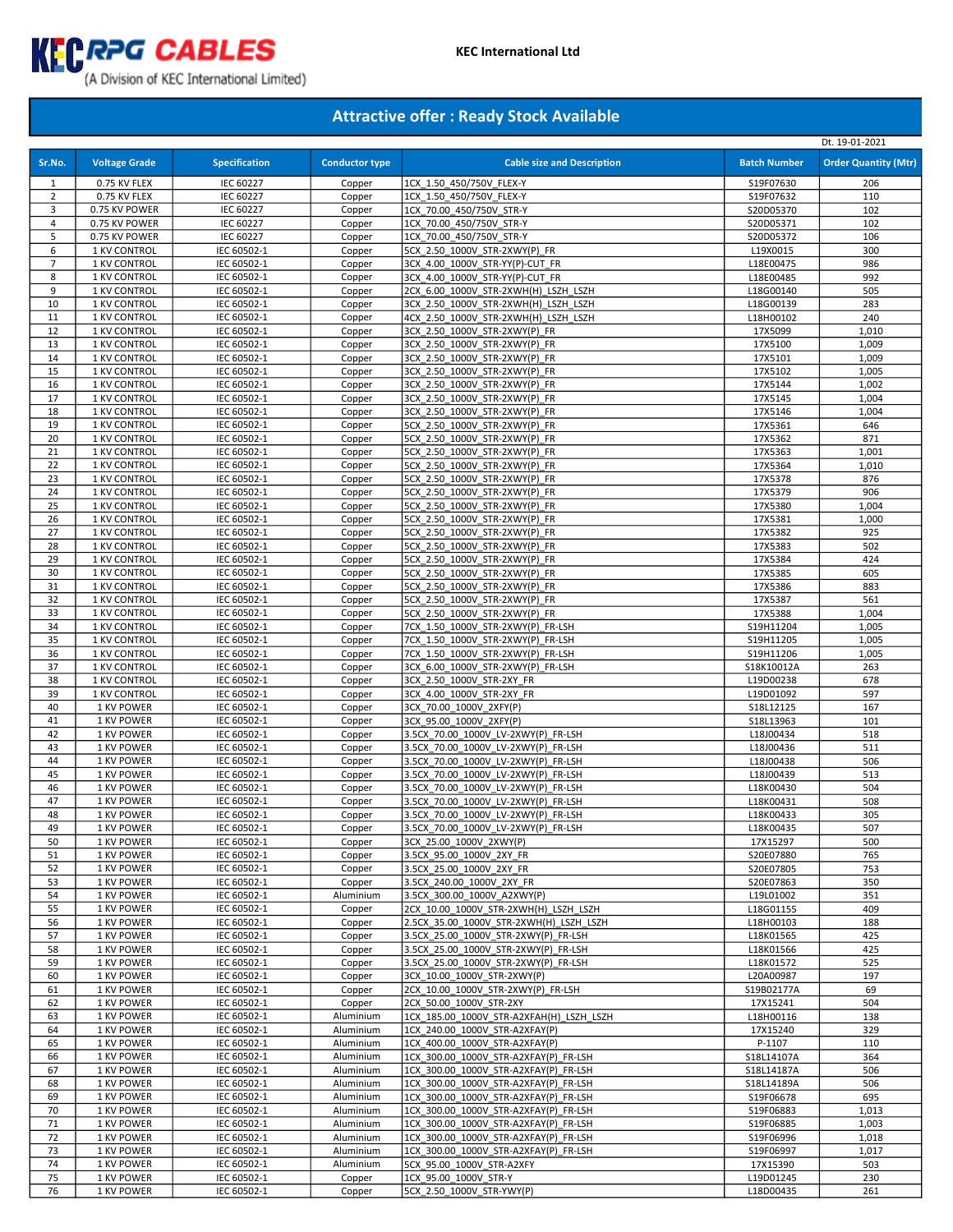

|            |                                  |                                  |                        |                                                                        |                         | Dt. 19-01-2021              |
|------------|----------------------------------|----------------------------------|------------------------|------------------------------------------------------------------------|-------------------------|-----------------------------|
| Sr.No.     | <b>Voltage Grade</b>             | <b>Specification</b>             | <b>Conductor type</b>  | <b>Cable size and Description</b>                                      | <b>Batch Number</b>     | <b>Order Quantity (Mtr)</b> |
| 77         | 1 KV POWER                       | IEC 60502-1                      | Copper                 | 5CX 2.50 1000V STR-YWY(P)                                              | L18D00436               | 1,030                       |
| 78         | 1 KV POWER                       | IEC 60502-1                      | Copper                 | 2CX 6.00 1000V STR-YWY(P)                                              | L18E00027               | 1,277                       |
| 79         | 1 KV POWER                       | IEC 60502-1                      | Copper                 | 12CX 2.50 1000V STR-YWY(P)                                             | L18E02641               | 383                         |
| 80<br>81   | 1 KV POWER<br>1 KV POWER         | IEC 60502-1<br>IEC 60502-1       | Copper<br>Copper       | 3CX 4.00 1000V STR-YWY(P)<br>3CX 16.00 1000V STR-YWY(P)                | L20A00789<br>L20A00790  | 418<br>160                  |
| 82         | 1 KV POWER                       | IEC 60502-1                      | Copper                 | 12CX 2.50 1000V STR-YWY(P)                                             | 17P2146                 | 229                         |
| 83         | 1 KV POWER                       | IEC 60502-1                      | Copper                 | 12CX 2.50 1000V STR-YY(P)-CUT FR                                       | L18E02693               | 1,010                       |
| 84         | 1 KV POWER                       | IEC 60502-1                      | Copper                 | 2CX 70.00 1000V YY(P) FR-LSH                                           | 16P0235                 | 500                         |
| 85         | 1.1 KV CONTROL                   | IS 7098 PART-1                   | Copper                 | 10CX 2.50 1100V STR-2XFY(P)                                            | L18I02241               | 505                         |
| 86         | 1.1 KV CONTROL                   | IS 7098 PART-1                   | Copper                 | 16CX 2.50 1100V SOL-2XFY(P)                                            | S19K15360               | 1,004                       |
| 87<br>88   | 1.1 KV CONTROL<br>1.1 KV CONTROL | IS 7098 PART-1<br>IS 7098 PART-1 | Copper<br>Copper       | 16CX 2.50 1100V SOL-2XFY(P)<br>4CX 2.50 1100V SOL-2XWY(P) FR-LSH       | S19K15361<br>L19H00327A | 1,004<br>303                |
| 89         | 1.1 KV CONTROL                   | IS 7098 PART-1                   | Copper                 | 4CX 1.50 1100V SOL-2XWY(P)                                             | L19G00031               | 255                         |
| 90         | 1.1 KV CONTROL                   | IS 7098 PART-1                   | Copper                 | 4CX 1.50 1100V SOL-2XWY(P)                                             | L19G00134               | 255                         |
| 91         | 1.1 KV CONTROL                   | IS 7098 PART-1                   | Copper                 | 4CX 1.50 1100V SOL-2XWY(P)                                             | L19G00201               | 250                         |
| 92         | 1.1 KV CONTROL                   | IS 7098 PART-1                   | Copper                 | 4CX 1.50 1100V SOL-2XWY(P)                                             | L19G00208               | 247                         |
| 93         | 1.1 KV CONTROL                   | IS 7098 PART-1                   | Copper                 | 4CX 4.00 1100V SOL-2XWY(P)                                             | L19A00421               | 412                         |
| 94<br>95   | 1.1 KV CONTROL<br>1.1 KV CONTROL | IS 7098 PART-1<br>IS 7098 PART-1 | Copper                 | 3CX 2.50 1100V SOL-2XWY(P)<br>4CX 1.50 1100V SOL-2XWY(P)               | 17X15287<br>L19J00724   | 900<br>223                  |
| 96         | 1.1 KV CONTROL                   | IS 7098 PART-1                   | Copper<br>Copper       | 3CX 2.50 1100V SOL-2XWY(P)                                             | 17X10090                | 172                         |
| 97         | 1.1 KV CONTROL                   | IS 7098 PART-1                   | Copper                 | 3CX 2.50 1100V SOL-2XWY(P)                                             | 17X15250                | 1,014                       |
| 98         | 1.1 KV CONTROL                   | IS 7098 PART-1                   | Copper                 | 4CX 4.00 1100V SOL-2XWY(P)                                             | 17X12439                | 139                         |
| 99         | 1.1 KV CONTROL                   | IS 7098 PART-1                   | Copper                 | 3CX 2.50 1100V SOL-2XWY(P) FR-LSH                                      | L19A00332               | 247                         |
| 100        | 1.1 KV CONTROL                   | IS 7098 PART-1                   | Copper                 | 2CX 6.00 1100V SOL-2XWY(P) FR-LSH                                      | L19A00892               | 1,020                       |
| 101        | 1.1 KV CONTROL                   | IS 7098 PART-1                   | Copper                 | 2CX 6.00 1100V SOL-2XWY(P) FR-LSH                                      | L19A00985               | 1,025                       |
| 102        | 1.1 KV CONTROL                   | IS 7098 PART-1                   | Copper                 | 3CX 6.00 1100V SOL-2XWY(P)                                             | 17X11712                | 1,016                       |
| 103        | 1.1 KV CONTROL                   | IS 7098 PART-1                   | Copper                 | 9CX 1.50 1100V SOL-2XWY(P)                                             | 16X6539                 | 303                         |
| 104        | 1.1 KV CONTROL                   | IS 7098 PART-1                   | Copper                 | 10CX 1.50 1100V SOL-2XWY(P)                                            | 18X11630                | 507                         |
| 105<br>106 | 1.1 KV CONTROL<br>1.1 KV CONTROL | IS 7098 PART-1<br>IS 7098 PART-1 | Copper<br>Copper       | 19CX 1.50 1100V SOL-2XWY(P)<br>19CX 2.50 1100V SOL-2XWY(P)             | 17X12093<br>17X11821    | 520<br>1,013                |
| 107        | 1.1 KV CONTROL                   | IS 7098 PART-1                   | Copper                 | 2CX 2.50 1100V SOL-2XWY(P) FR-LSH FR-LSH                               | S18J09229               | 610                         |
| 108        | 1.1 KV CONTROL                   | IS 7098 PART-1                   | Copper                 | 2CX 1.50 1100V SOL-2XWY(P) FR-LSH FR-LSH                               | S18J09246               | 496                         |
| 109        | 1.1 KV CONTROL                   | IS 7098 PART-1                   | Copper                 | 2CX 1.50 1100V SOL-2XWY(P) FR-LSH FR-LSH                               | S18J09247               | 1,004                       |
| 110        | 1.1 KV CONTROL                   | IS 7098 PART-1                   | Copper                 | 3CX 4.00 1100V SOL-2XWY(P)                                             | S18L13528               | 1,020                       |
| 111        | 1.1 KV CONTROL                   | IS 7098 PART-1                   | Copper                 | 4CX 4.00 1100V SOL-2XWY(P)                                             | S19F07303               | 1,003                       |
| 112        | 1.1 KV CONTROL                   | IS 7098 PART-1                   | Copper                 | 7CX 2.50 1100V SOL-2XWY(P)                                             | S19H09336               | 1,019                       |
| 113        | 1.1 KV CONTROL                   | IS 7098 PART-1                   | Copper                 | 5CX 1.50 1100V SOL-2XWY(P)                                             | S19J13874               | 210                         |
| 114<br>115 | 1.1 KV CONTROL<br>1.1 KV CONTROL | IS 7098 PART-1<br>IS 7098 PART-1 | Copper<br>Copper       | 2CX 1.50 1100V SOL-2XWY(P) FR-LSH<br>2CX 1.50 1100V SOL-2XWY(P) FR-LSH | S19L15737<br>S19L15738  | 1,052<br>1,077              |
| 116        | 1.1 KV CONTROL                   | IS 7098 PART-1                   | Copper                 | 4CX 2.50 1100V SOL-2XWY(P)                                             | S18D01004D              | 90                          |
| 117        | 1.1 KV CONTROL                   | IS 7098 PART-1                   | Copper                 | 2CX 2.50 1100V SOL-2XWY(P) FR-LSH                                      | S18J07229               | 606                         |
| 118        | 1.1 KV CONTROL                   | IS 7098 PART-1                   | Copper                 | 3CX 2.50 1100V SOL-2XWY(P) FR-LSH                                      | S19F02778               | 2,028                       |
| 119        | 1.1 KV CONTROL                   | IS 7098 PART-1                   | Aluminium              | 2CX 4.00 1100V SOL-A2XWY(P)                                            | L18J01620               | 502                         |
| 120        | 1.1 KV CONTROL                   | IS 7098 PART-1                   | Aluminium              | 2CX 4.00 1100V SOL-A2XWY(P)                                            | L19B01093               | 524                         |
| 121        | 1.1 KV CONTROL                   | IS 7098 PART-1                   | Aluminium              | 2CX 4.00 1100V SOL-A2XWY(P)                                            | L19B01094               | 554                         |
| 122        | 1.1 KV CONTROL                   | IS 7098 PART-1                   | Aluminium              | 3CX 6.00 1100V SOL-A2XWY(P)                                            | 16X10634                | 508                         |
| 123<br>124 | 1.1 KV CONTROL<br>1.1 KV CONTROL | IS 7098 PART-1<br>IS 7098 PART-1 | Aluminium<br>Aluminium | 3CX 4.00 1100V SOL-A2XWY(P)<br>2CX 6.00 1100V SOL-A2XWY(P)             | L19D00929<br>L19G01048  | 500<br>604                  |
| 125        | 1.1 KV CONTROL                   | IS 7098 PART-1                   | Aluminium              | 3CX 4.00 1100V SOL-A2XWY(P)                                            | L19J00412               | 508                         |
| 126        | 1.1 KV CONTROL                   | IS 7098 PART-1                   | Aluminium              | 4CX 6.00 1100V SOL-A2XY(P)                                             | S19H09727               | 1,015                       |
| 127        | 1.1 KV CONTROL                   | IS 7098 PART-1                   | Aluminium              | 4CX 6.00 1100V SOL-A2XY(P)                                             | S19H09728               | 1,014                       |
| 128        | 1.1 KV CONTROL                   | IS 7098 PART-1                   | Aluminium              | 4CX 6.00 1100V SOL-A2XY(P)                                             | S19H09729               | 1,010                       |
| 129        | 1.1 KV CONTROL                   | IS 7098 PART-1                   | Aluminium              | 4CX 6.00 1100V SOL-A2XY(P)                                             | S19H09736               | 1,034                       |
| 130        | 1.1 KV CONTROL                   | IS 7098 PART-1                   | Aluminium              | 4CX 6.00 1100V SOL-A2XY(P)                                             | S19H09885               | 1,005                       |
| 131        | 1.1 KV CONTROL                   | IS 7098 PART-1                   | Aluminium              | 4CX 6.00 1100V SOL-A2XY(P)                                             | S19H09886               | 442                         |
| 132<br>133 | 1.1 KV CONTROL<br>1.1 KV CONTROL | IS 7098 PART-1<br>IS 7098 PART-1 | Aluminium<br>Aluminium | 4CX 6.00 1100V SOL-A2XY(P)<br>4CX 6.00 1100V SOL-A2XY(P)               | S19H09887<br>S19H10059  | 556<br>1,011                |
| 134        | 1.1 KV CONTROL                   | IS 7098 PART-1                   | Aluminium              | 4CX 6.00 1100V SOL-A2XY(P)                                             | S19H10060               | 1,030                       |
| 135        | 1.1 KV CONTROL                   | IS 7098 PART-1                   | Aluminium              | 4CX 6.00 1100V SOL-A2XY(P)                                             | S19H10061               | 1,001                       |
| 136        | 1.1 KV CONTROL                   | IS 7098 PART-1                   | Aluminium              | 4CX 6.00 1100V SOL-A2XY(P)                                             | S19H10062               | 1,003                       |
| 137        | 1.1 KV CONTROL                   | IS 7098 PART-1                   | Aluminium              | 5CX 6.00 1100V SOL-A2XY(P)                                             | S19H09680               | 1,004                       |
| 138        | 1.1 KV CONTROL                   | IS 7098 PART-1                   | Aluminium              | 5CX 6.00 1100V SOL-A2XY(P)                                             | S19H09681               | 1,016                       |
| 139        | 1.1 KV CONTROL                   | IS 7098 PART-1                   | Aluminium              | 5CX 6.00_1100V_SOL-A2XY(P)                                             | S19H09682               | 1,020                       |
| 140        | 1.1 KV CONTROL                   | IS 7098 PART-1                   | Aluminium              | 5CX 6.00 1100V SOL-A2XY(P)                                             | S19H09683               | 1,013                       |
| 141<br>142 | 1.1 KV CONTROL<br>1.1 KV CONTROL | IS 7098 PART-1<br>IS 7098 PART-1 | Aluminium<br>Aluminium | 5CX 6.00 1100V SOL-A2XY(P)<br>5CX 6.00 1100V SOL-A2XY(P)               | S19H09747<br>S19H09748  | 1,004<br>1,009              |
| 143        | 1.1 KV CONTROL                   | IS 7098 PART-1                   | Aluminium              | 5CX 6.00 1100V SOL-A2XY(P)                                             | S19H09749               | 1,015                       |
| 144        | 1.1 KV CONTROL                   | IS 7098 PART-1                   | Aluminium              | 5CX 6.00 1100V SOL-A2XY(P)                                             | S19H10057               | 1,018                       |
| 145        | 1.1 KV CONTROL                   | IS 7098 PART-1                   | Aluminium              | 5CX 6.00 1100V SOL-A2XY(P)                                             | S19H10058               | 1,017                       |
| 146        | 1.1 KV CONTROL                   | IS 7098 PART-1                   | Aluminium              | 5CX 6.00 1100V SOL-A2XY(P)                                             | S19H10074               | 1,032                       |
| 147        | 1.1 KV CONTROL                   | IS 1554 PART-1                   | Copper                 | 3CX 2.50 1100V SOL-YY(P) FR-LSH                                        | 16P0593                 | 1,010                       |
| 148        | 1.1 KV CONTROL                   | IS 7098 PART-1                   | Copper                 | 10CX 2.50 1100V STR-2XFY(P)                                            | L18I02242               | 505                         |
| 149        | 1.1 KV CONTROL                   | IS 7098 PART-1                   | Copper                 | 10CX 2.50 1100V STR-2XFY(P)                                            | 16X9920                 | 956                         |
| 150<br>151 | 1.1 KV CONTROL<br>1.1 KV CONTROL | IS 7098 PART-1                   | Copper                 | 10CX 2.50 1100V STR-2XFY(P)<br>19CX 1.50 1100V STR-YWY(P)              | 14X12277<br>17X12159    | 1,018<br>1,000              |
| 152        | 1.1 KV CONTROL                   | IS 1554 PART-1<br>IS 7098 PART-1 | Copper<br>Copper       | 4CX 10.00 1100V STR-2XFY(P)                                            | S18F03343               | 1,000                       |
|            |                                  |                                  |                        |                                                                        |                         |                             |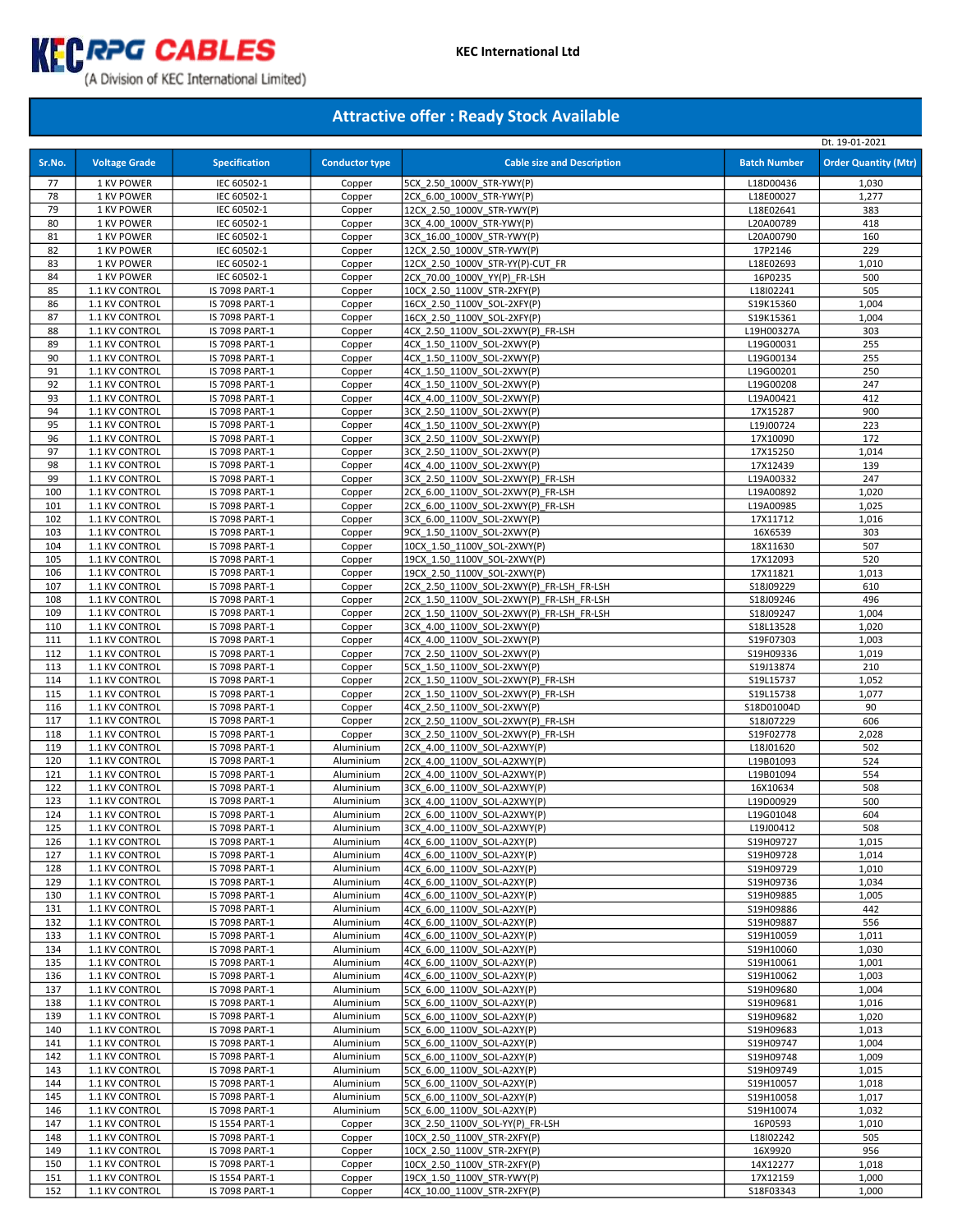

# (A Division of KEC International Limited)

|            |                                  |                                  |                        |                                                                        |                        | Dt. 19-01-2021              |
|------------|----------------------------------|----------------------------------|------------------------|------------------------------------------------------------------------|------------------------|-----------------------------|
| Sr.No.     | <b>Voltage Grade</b>             | <b>Specification</b>             | <b>Conductor type</b>  | <b>Cable size and Description</b>                                      | <b>Batch Number</b>    | <b>Order Quantity (Mtr)</b> |
|            |                                  |                                  |                        |                                                                        |                        |                             |
| 153<br>154 | 1.1 KV CONTROL<br>1.1 KV CONTROL | IS 7098 PART-1<br>IS 7098 PART-1 | Copper<br>Copper       | 24CX_2.50_1100V_STR-2XFY(P)_FR-LSH<br>19CX 1.50 1100V STR-2XFY(P)      | S19C04542<br>S19H11018 | 250<br>1,005                |
| 155        | 1.1 KV CONTROL                   | IS 7098 PART-1                   | Copper                 | 4CX 10.00 1100V STR-2XFY(P)                                            | S18K10253              | 201                         |
| 156        | 1.1 KV CONTROL                   | IS 7098 PART-1                   | Copper                 | 4CX 10.00 1100V STR-2XFY(P) FR-LSH                                     | S18K10252              | 201                         |
| 157        | 1.1 KV CONTROL                   | IS 7098 PART-1                   | Copper                 | 25CX_2.50_1100V_STR-2XFY(P)_FR-LSH_FR-LSH                              | S18E00808              | 809                         |
| 158        | 1.1 KV CONTROL                   | IS 7098 PART-1                   | Copper                 | 3CX 4.00 1100V STR-2XW2Y(P)                                            | L19X00151              | 993                         |
| 159        | 1.1 KV CONTROL                   | IS 7098 PART-1                   | Copper                 | 4CX 2.50 1100V STR-2XWH(P) LSZH                                        | L19X00105              | 181                         |
| 160        | 1.1 KV CONTROL                   | IS 7098 PART-1                   | Copper                 | 3CX 6.00 1100V STR-2XWY(P)                                             | L19A00328              | 364                         |
| 161        | 1.1 KV CONTROL                   | IS 7098 PART-1                   | Copper                 | 4CX 2.50 1100V STR-2XWY(P)                                             | L19F00185              | 897                         |
| 162        | 1.1 KV CONTROL                   | IS 7098 PART-1                   | Copper                 | 4CX 1.50 1100V STR-2XWY(P) FR-LSH FR-LSH                               | L19G00628              | 120                         |
| 163        | 1.1 KV CONTROL                   | IS 7098 PART-1                   | Copper                 | 3CX 1.50 1100V STR-2XWY(P) FR-LSH                                      | L19L00143              | 171                         |
| 164        | 1.1 KV CONTROL                   | IS 7098 PART-1                   | Copper                 | 4CX 4.00 1100V STR-2XWY(P) FR-LSH                                      | L19X00158              | 444                         |
| 165        | 1.1 KV CONTROL                   | IS 7098 PART-1                   | Copper                 | 2CX 2.50 1100V STR-2XWY(P)                                             | 16X12527               | 1,005                       |
| 166        | 1.1 KV CONTROL                   | IS 7098 PART-1                   | Copper                 | 3CX 2.50 1100V STR-2XWY(P) FR-LSH                                      | L19X0016               | 212                         |
| 167<br>168 | 1.1 KV CONTROL<br>1.1 KV CONTROL | IS 7098 PART-1<br>IS 7098 PART-1 | Copper<br>Copper       | 3CX 2.50 1100V STR-2XWY(P) FR-LSH<br>3CX 2.50 1100V STR-2XWY(P)        | L19X0037<br>P-916      | 216<br>374                  |
| 169        | 1.1 KV CONTROL                   | IS 7098 PART-1                   | Copper                 | 4CX 1.50 1100V STR-2XWY(P)                                             | 15X9797                | 270                         |
| 170        | 1.1 KV CONTROL                   | IS 7098 PART-1                   | Copper                 | 3CX 1.50 1100V STR-2XWY(P)                                             | 15X7396                | 252                         |
| 171        | 1.1 KV CONTROL                   | IS 7098 PART-1                   | Copper                 | 3CX 2.50 1100V STR-2XWY(P)                                             | 17X9736                | 559                         |
| 172        | 1.1 KV CONTROL                   | IS 7098 PART-1                   | Copper                 | 3CX 6.00 1100V STR-2XWY(P)                                             | 15X11615               | 1,425                       |
| 173        | 1.1 KV CONTROL                   | IS 7098 PART-1                   | Copper                 | 3CX 6.00 1100V STR-2XWY(P)                                             | 17X12081               | 977                         |
| 174        | 1.1 KV CONTROL                   | IS 7098 PART-1                   | Copper                 | 4CX 2.50 1100V STR-2XWY(P)                                             | 16X13615               | 293                         |
| 175        | 1.1 KV CONTROL                   | IS 7098 PART-1                   | Copper                 | 4CX 2.50 1100V STR-2XWY(P)                                             | 17X9165                | 464                         |
| 176        | 1.1 KV CONTROL                   | IS 7098 PART-1                   | Copper                 | 6CX 2.50 1100V STR-2XWY(P)                                             | 14X12319               | 324                         |
| 177        | 1.1 KV CONTROL                   | IS 7098 PART-1                   | Copper                 | 7CX 1.50 1100V STR-2XWY(P)                                             | S19F07621              | 1,017                       |
| 178        | 1.1 KV CONTROL                   | IS 7098 PART-1                   | Copper                 | 4CX 1.50 1100V STR-2XWY(P)                                             | S19E05896              | 1,015                       |
| 179        | 1.1 KV CONTROL                   | IS 7098 PART-1                   | Copper                 | 3CX 1.50 1100V STR-2XWY(P)                                             | S19H10970              | 520                         |
| 180        | 1.1 KV CONTROL                   | IS 7098 PART-1                   | Copper                 | 3CX 2.50 1100V STR-2XWY(P)                                             | S18K12013              | 213                         |
| 181        | 1.1 KV CONTROL                   | IS 7098 PART-1                   | Copper                 | 4CX 6.00 1100V STR-2XWY(P)                                             | S18G04122              | 318                         |
| 182<br>183 | 1.1 KV CONTROL<br>1.1 KV CONTROL | IS 7098 PART-1<br>IS 7098 PART-1 | Copper<br>Copper       | 3CX_1.50_1100V_STR-2XWY(P)_FR-LSH<br>3CX 2.50 1100V STR-2XWY(P) FR-LSH | S19E05971<br>S19H10263 | 382<br>325                  |
| 184        | 1.1 KV CONTROL                   | IS 7098 PART-1                   | Copper                 | 3CX 2.50 1100V STR-2XY(P)                                              | L19X00150              | 430                         |
| 185        | 1.1 KV CONTROL                   | IS 7098 PART-1                   | Aluminium              | 3CX 6.00 1100V STR-A2XWY(P)                                            | L18K01568              | 1,016                       |
| 186        | 1.1 KV CONTROL                   | IS 1554 PART-1                   | Aluminium              | 4CX 6.00 1100V STR-AYWY(P) FR                                          | L18E00471              | 503                         |
| 187        | 1.1 KV CONTROL                   | IS 1554 PART-1                   | Aluminium              | 4CX 6.00 1100V STR-AYWY(P) FR                                          | L18H02480              | 260                         |
| 188        | 1.1 KV CONTROL                   | IS 1554 PART-1                   | Aluminium              | 2CX 6.00 1100V STR-AYWY(P) FR                                          | L18J01751              | 1,000                       |
| 189        | 1.1 KV CONTROL                   | IS 1554 PART-1                   | Aluminium              | 2CX 6.00 1100V STR-AYWY(P) FR                                          | L18J01758              | 1,000                       |
| 190        | 1.1 KV CONTROL                   | IS 1554 PART-1                   | Aluminium              | 4CX 6.00 1100V STR-AYWY(P) FR-LSH                                      | L19E00148              | 451                         |
| 191        | 1.1 KV CONTROL                   | IS 1554 PART-1                   | Aluminium              | 4CX 6.00 1100V STR-AYWY(P) FR-LSH                                      | L19E00149              | 244                         |
| 192        | 1.1 KV CONTROL                   | IS 1554 PART-1                   | Aluminium              | 4CX 6.00 1100V STR-AYWY(P) FR-LSH                                      | L19E00150              | 508                         |
| 193        | 1.1 KV CONTROL                   | IS 1554 PART-1                   | Aluminium              | 4CX 6.00 1100V STR-AYWY(P) FR-LSH                                      | L19E00152              | 1,005                       |
| 194        | 1.1 KV CONTROL                   | IS 1554 PART-1                   | Aluminium              | 4CX 6.00 1100V STR-AYWY(P) FR-LSH                                      | L19E00306              | 1,006                       |
| 195<br>196 | 1.1 KV CONTROL                   | IS 1554 PART-1                   | Aluminium<br>Aluminium | 4CX 6.00 1100V STR-AYWY(P) FR-LSH<br>4CX 6.00 1100V STR-AYWY(P) FR-LSH | L19E00308<br>L19E00319 | 1,010<br>1,005              |
| 197        | 1.1 KV CONTROL<br>1.1 KV CONTROL | IS 1554 PART-1<br>IS 1554 PART-1 | Aluminium              | 4CX 6.00_1100V_STR-AYWY(P)_FR-LSH                                      | L19E00320              | 1,005                       |
| 198        | 1.1 KV CONTROL                   | IS 1554 PART-1                   | Aluminium              | 2CX 6.00 1100V STR-AYWY(P) FR                                          | L18I01019              | 172                         |
| 199        | 1.1 KV CONTROL                   | IS 1554 PART-1                   | Aluminium              | 4CX 6.00 1100V STR-AYWY(P)                                             | L19X00055              | 1,001                       |
| 200        | 1.1 KV CONTROL                   | IS 1554 PART-1                   | Aluminium              | 4CX 6.00 1100V STR-AYWY(P)                                             | L19X00057              | 1,002                       |
| 201        | 1.1 KV CONTROL                   | IS 1554 PART-1                   | Aluminium              | 4CX 6.00 1100V STR-AYWY(P)                                             | L19X00058              | 222                         |
| 202        | 1.1 KV CONTROL                   | IS 1554 PART-1                   | Aluminium              | 2CX 6.00_1100V_STR-AYWY(P)                                             | L19X00104              | 965                         |
| 203        | 1.1 KV CONTROL                   | IS 1554 PART-1                   | Copper                 | 1CX 2.50 1100V STR-Y                                                   | 14301286               | 2,880                       |
| 204        | 1.1 KV CONTROL                   | IS 1554 PART-1                   | Copper                 | 3CX 2.50 1100V STR-YWY(P) FR-LSH                                       | L18F00138              | 306                         |
| 205        | 1.1 KV CONTROL                   | IS 1554 PART-1                   | Copper                 | 19CX 2.50 1100V STR-YWY(P) FR                                          | L18F02763              | 520                         |
| 206        | 1.1 KV CONTROL                   | IS 1554 PART-1                   | Copper                 | 7CX 1.00 1100V STR-YWY(P)                                              | L18G00754              | 253                         |
| 207        | 1.1 KV CONTROL                   | IS 1554 PART-1                   | Copper                 | 12CX_1.00_1100V_STR-YWY(P)                                             | L18G00755              | 989                         |
| 208<br>209 | 1.1 KV CONTROL<br>1.1 KV CONTROL | IS 1554 PART-1<br>IS 1554 PART-1 | Copper<br>Copper       | 10CX 2.50 1100V STR-YWY(P) FR<br>19CX 2.50 1100V STR-YWY(P) FR         | L18H02271<br>L18I02329 | 242<br>1,018                |
| 210        | 1.1 KV CONTROL                   | IS 1554 PART-1                   | Copper                 | 3CX 2.50 1100V STR-YWY(P)                                              | L18J00143A             | 305                         |
| 211        | 1.1 KV CONTROL                   | IS 1554 PART-1                   | Copper                 | 3CX 2.50 1100V STR-YWY(P)                                              | L18J00144A             | 305                         |
| 212        | 1.1 KV CONTROL                   | IS 1554 PART-1                   | Copper                 | 10CX 2.50 1100V STR-YWY(P) FR                                          | L18J01619              | 510                         |
| 213        | 1.1 KV CONTROL                   | IS 1554 PART-1                   | Copper                 | 4CX 2.50 1100V STR-YWY(P)                                              | 15P6043                | 410                         |
| 214        | 1.1 KV CONTROL                   | IS 1554 PART-1                   | Copper                 | 3CX 2.50 1100V STR-YWY(P)                                              | 18P0469                | 505                         |
| 215        | 1.1 KV CONTROL                   | IS 1554 PART-1                   | Copper                 | 14CX 2.50 1100V STR-YWY(P) FR                                          | L18H02264              | 252                         |
| 216        | 1.1 KV CONTROL                   | IS 1554 PART-1                   | Copper                 | 19CX_2.50_1100V_STR-YWY(P)_FR                                          | L18H02268              | 312                         |
| 217        | 1.1 KV CONTROL                   | IS 1554 PART-1                   | Copper                 | 7CX 2.50 1100V STR-YWY(P) FR                                           | L18J01235              | 500                         |
| 218        | 1.1 KV CONTROL                   | IS 1554 PART-1                   | Copper                 | 3CX 2.50 1100V STR-YWY(P) FR-LSH                                       | 2312                   | 383                         |
| 219        | 1.1 KV CONTROL                   | IS 1554 PART-1                   | Copper                 | 3CX 2.50 1100V STR-YWY(P)                                              | 15P5591                | 698                         |
| 220        | 1.1 KV CONTROL                   | IS 1554 PART-1                   | Copper                 | 3CX 4.00 1100V STR-YWY(P)                                              | 17P1373                | 459                         |
| 221        | 1.1 KV CONTROL                   | IS 1554 PART-1                   | Copper                 | 5CX 2.50 1100V STR-YWY(P) FR-LSH                                       | 17P1298                | 951                         |
| 222<br>223 | 1.1 KV CONTROL<br>1.1 KV CONTROL | IS 1554 PART-1<br>IS 1554 PART-1 | Copper<br>Copper       | 5CX 2.50 1100V STR-YWY(P)<br>3CX 1.50 1100V STR-YWY(P)                 | 17P5173<br>17P1219     | 498<br>1,016                |
| 224        | 1.1 KV CONTROL                   | IS 1554 PART-1                   | Copper                 | 3CX 2.50 1100V STR-YWY(P) FR-LSH                                       | 17P1262                | 850                         |
| 225        | 1.1 KV CONTROL                   | IS 1554 PART-1                   | Copper                 | 3CX 2.50 1100V STR-YWY(P) FR-LSH                                       | 17X1234                | 410                         |
| 226        | 1.1 KV CONTROL                   | IS 1554 PART-1                   | Copper                 | 3CX 6.00 1100V STR-YWY(P) FR-LSH FR-LSH                                | 17P2086                | 508                         |
| 227        | 1.1 KV CONTROL                   | IS 1554 PART-1                   | Copper                 | 3CX 6.00 1100V STR-YWY(P) FR-LSH FR-LSH                                | 17P2090A               | 445                         |
| 228        | 1.1 KV CONTROL                   | IS 1554 PART-1                   | Copper                 | 5CX 1.50 1100V STR-YWY(P)                                              | 17P1228                | 1,020                       |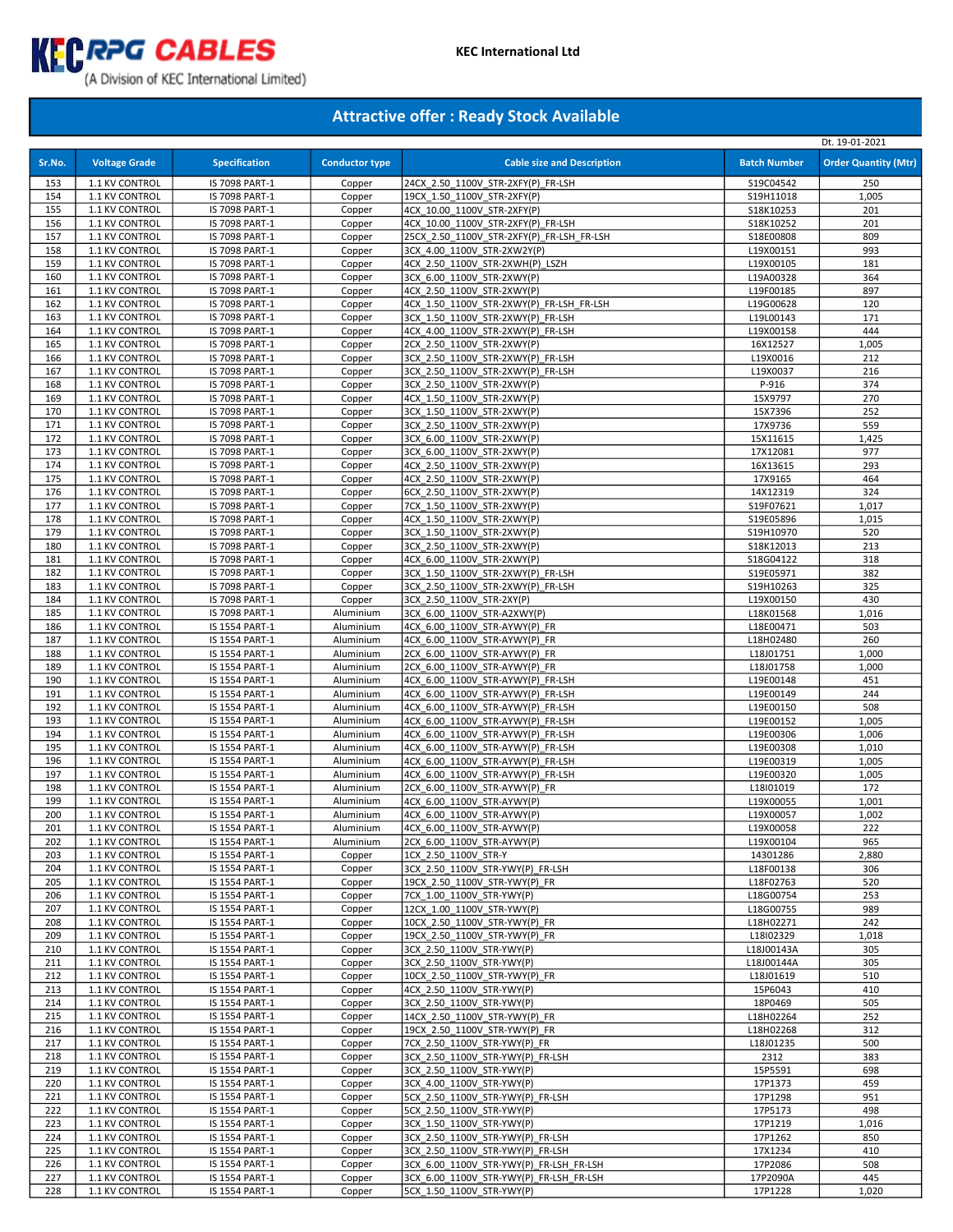

# (A Division of KEC International Limited)

|            |                                  |                                  |                       |                                                                                |                        | Dt. 19-01-2021              |
|------------|----------------------------------|----------------------------------|-----------------------|--------------------------------------------------------------------------------|------------------------|-----------------------------|
| Sr.No.     | <b>Voltage Grade</b>             | <b>Specification</b>             | <b>Conductor type</b> | <b>Cable size and Description</b>                                              | <b>Batch Number</b>    | <b>Order Quantity (Mtr)</b> |
| 229        | 1.1 KV CONTROL                   | IS 1554 PART-1                   | Copper                | 5CX 2.50 1100V STR-YWY(P) FR-LSH                                               | 17P1248                | 620                         |
| 230        | 1.1 KV CONTROL                   | IS 1554 PART-1                   | Copper                | 5CX 2.50 1100V STR-YWY(P) FR-LSH                                               | 17P1254                | 1,000                       |
| 231        | 1.1 KV CONTROL                   | IS 1554 PART-1                   | Copper                | 2CX 1.00 1100V STR-YWY(P)                                                      | L19X00122              | 1,022                       |
| 232        | 1.1 KV CONTROL                   | IS 1554 PART-1                   | Copper                | 2CX 1.00 1100V STR-YWY(P)                                                      | L19X00121              | 1,000                       |
| 233        | 1.1 KV CONTROL                   | IS 1554 PART-1                   | Copper                | 3CX_1.00_1100V_STR-YWY(P)                                                      | L19X00153              | 798                         |
| 234        | 1.1 KV CONTROL                   | IS 1554 PART-1                   | Copper                | 5CX 1.50 1100V STR-YWY(P)                                                      | L19X00135              | 310                         |
| 235        | 1.1 KV CONTROL                   | IS 1554 PART-1                   | Copper                | 8CX 1.00 1100V STR-YWY(P)                                                      | L19X00132              | 184                         |
| 236        | 1.1 KV CONTROL                   | IS 1554 PART-1                   | Copper                | 3CX 1.50 1100V STR-YWY(P)                                                      | S19G07868              | 1,001                       |
| 237<br>238 | 1.1 KV CONTROL<br>1.1 KV CONTROL | IS 1554 PART-1<br>IS 1554 PART-1 | Copper<br>Copper      | 3CX 1.50 1100V STR-YWY(P)<br>24CX 1.50 1100V STR-YWY(P)                        | S19G07869<br>S19G09308 | 1,012<br>493                |
| 239        | 1.1 KV CONTROL                   | IS 1554 PART-1                   | Copper                | 24CX 1.50 1100V STR-YWY(P)                                                     | S19G09308A             | 492                         |
| 240        | 1.1 KV CONTROL                   | IS 1554 PART-1                   | Copper                | 27CX 2.50 1100V STR-YWY(P) FR                                                  | S20B03109              | 438                         |
| 241        | 1.1 KV CONTROL                   | IS 1554 PART-1                   | Copper                | 3CX 1.50 1100V STR-YWY(P)-HR FR-LSH                                            | 15P2946                | 458                         |
| 242        | 1.1 KV CONTROL                   | IS 1554 PART-1                   | Copper                | 3CX 2.50 1100V STR-YWY(P)-HR FR-LSH                                            | 15P2911                | 650                         |
| 243        | 1.1 KV CONTROL                   | IS 1554 PART-1                   | Copper                | 3CX 2.50 1100V STR-YWY(P)-HR FR-LSH                                            | 15P2908                | 368                         |
| 244        | 1.1 KV CONTROL                   | IS 1554 PART-1                   | Copper                | 5CX 1.50 1100V STR-YWY(P)-HR FR-LSH                                            | 15P3004                | 524                         |
| 245        | 1.1 KV CONTROL                   | IS 1554 PART-1                   | Copper                | 5CX 2.50 1100V STR-YWY(P)-HR FR-LSH FR-LSH                                     | S18I08365              | 188                         |
| 246        | 1.1 KV CONTROL                   | IS 1554 PART-1                   | Copper                | 3CX 2.50 1100V STR-YY(P) FR-LSH                                                | L19C00687              | 500                         |
| 247        | 1.1 KV CONTROL                   | IS 1554 PART-1                   | Copper                | 3CX 2.50 1100V STR-YY(P) FR-LSH                                                | L19C00688              | 1,011                       |
| 248        | 1.1 KV CONTROL                   | IS 1554 PART-1                   | Copper                | 3CX 2.50 1100V STR-YY(P) FR-LSH                                                | L19C00695              | 1,010                       |
| 249<br>250 | 1.1 KV CONTROL<br>1.1 KV CONTROL | IS 1554 PART-1<br>IS 1554 PART-1 | Copper<br>Copper      | 3CX 2.50 1100V STR-YY(P) FR-LSH<br>3CX 2.50 1100V STR-YY(P) FR-LSH             | L19C00696<br>L19C00698 | 1,010<br>1,010              |
| 251        | 1.1 KV CONTROL                   | IS 1554 PART-1                   | Copper                | 3CX 2.50 1100V STR-YY(P)                                                       | P-1090                 | 493                         |
| 252        | 1.1 KV CONTROL                   | IS 1554 PART-1                   | Copper                | 5CX 6.00 1100V STR-YY(P)                                                       | L19X00078              | 1,000                       |
| 253        | 1.1 KV CONTROL                   | IS 1554 PART-1                   | Copper                | 6CX 2.50 1100V STR-YY(P)                                                       | L19X00085              | 1,019                       |
| 254        | 1.1 KV CONTROL                   | IS 1554 PART-1                   | Copper                | 6CX 2.50 1100V STR-YY(P)                                                       | L19X00086              | 1,009                       |
| 255        | 1.1 KV CONTROL                   | IS 1554 PART-1                   | Copper                | 12CX 2.50 1100V STR-YY(P)                                                      | L19X00090              | 500                         |
| 256        | 1.1 KV CONTROL                   | IS 1554 PART-1                   | Copper                | 4CX 2.50 1100V STR-YY(P)                                                       | L19X00146              | 1,003                       |
| 257        | 1.1 KV CONTROL                   | IS 1554 PART-1                   | Copper                | 7CX 1.00 1100V STR-YY(P)                                                       | L19X00131              | 817                         |
| 258        | 1.1 KV CONTROL                   | IS 1554 PART-1                   | Copper                | 4CX_2.50_1100V_STR-YY(P)-HR_FR-LSH_FR-LSH                                      | 14P4402                | 1,013                       |
| 259        | 1.1 KV CONTROL                   | IS 1554 PART-1                   | Copper                | 7CX 2.50 1100V STR-YY(P)-HR                                                    | S18G03575              | 369                         |
| 260<br>261 | 1.1 KV CONTROL<br>1.1 KV CONTROL | IS 1554 PART-1<br>IS 1554 PART-1 | Copper<br>Copper      | 10CX 2.50 1100V STR-YY(P)-HR<br>12CX 2.50 1100V STR-YY(P)                      | S18G03581              | 253<br>999                  |
| 262        | 1.1 KV CONTROL                   | IS 1554 PART-1                   | Copper                | 12CX 2.50 1100V STR-YY(P)                                                      | L19X00073<br>L19X00074 | 999                         |
| 263        | 1.1 KV CONTROL                   | IS 1554 PART-1                   | Copper                | 12CX 2.50 1100V STR-YY(P)                                                      | L19X00075              | 999                         |
| 264        | 1.1 KV CONTROL                   | IS 1554 PART-1                   | Copper                | 12CX 2.50 1100V STR-YY(P)                                                      | L19X00076              | 998                         |
| 265        | 1.1 KV CONTROL                   | IS 7098 PART-1                   | Copper                | 2CX 1.00 1100V ATC-STR-2XWY(P)                                                 | 16X10519               | 800                         |
| 266        | 1.1 KV CONTROL                   | IS 7098 PART-1                   | Copper                | 2CX 1.00 1100V ATC-STR-2XWY(P)                                                 | 16X10528               | 1,001                       |
| 267        | 1.1 KV CONTROL                   | IS 7098 PART-1                   | Copper                | 2CX 1.00 1100V ATC-STR-2XWY(P)                                                 | 16X10529               | 950                         |
| 268        | 1.1 KV CONTROL                   | IS 7098 PART-1                   | Copper                | 2CX 1.00 1100V ATC-STR-2XWY(P)                                                 | 16X10562               | 1,020                       |
| 269        | 1.1 KV CONTROL                   | IS 7098 PART-1                   | Copper                | 3CX 4.00 1100V LV-STR-2XWAH(H)-MG LSZH LSZH                                    | L18J00244A             | 215                         |
| 270<br>271 | 1.1 KV CONTROL                   | IS 7098 PART-1                   | Copper<br>Copper      | 3CX 6.00 1100V LV-STR-2XWAH(H)-MG LSZH LSZH<br>3CX 2.50 1100V SOL-YY(P) FR-LSH | L18J00252A<br>17X5136  | 230<br>1,010                |
| 272        | 1.1 KV CONTROL<br>1.1 KV CONTROL | IS 1554 PART-1<br>IS 7098 PART-1 | Copper                | 3CX 6.00 1100V STR-2XWY(P) FR-LSH                                              | S18K10011              | 1,005                       |
| 273        | 1.1 KV FLEX                      | IS 694                           | Copper                | 1CX 2.50 1100V FLEX-Y                                                          | 14P3459                | 400                         |
| 274        | 1.1 KV FLEX                      | IS 694                           | Copper                | 1CX 6.00 1100V FLEX-Y                                                          | S18K12195              | 1,000                       |
| 275        | 1.1 KV FLEX                      | IS 694                           | Copper                | 1CX 6.00 1100V FLEX-Y                                                          | S18K12196              | 1,000                       |
| 276        | 1.1 KV FLEX                      | IS 694                           | Copper                | 1CX 2.50 1100V FLEX-Y-FR-LSH                                                   | S19I11828              | 104                         |
| 277        | 1.1 KV FLEX                      | IS 694                           | Copper                | 1CX 2.50 1100V FLEX-Y                                                          | S20B03072              | 101                         |
| 278        | 1.1 KV FLEX                      | IS 694                           | Copper                | 1CX 2.50 1100V FLEX-Y                                                          | S20B03073              | 101                         |
| 279        | 1.1 KV FLEX                      | IS 694                           | Copper                | 1CX 2.50 1100V FLEX-Y                                                          | S20B03074              | 101                         |
| 280<br>281 | 1.1 KV FLEX<br>1.1 KV FLEX       | IS 694<br>IS 694                 | Copper<br>Copper      | 1CX 2.50 1100V FLEX-Y<br>1CX 2.50 1100V FLEX-Y                                 | S20B03075<br>S20B03076 | 101<br>107                  |
| 282        | 1.1 KV FLEX                      | IS 694                           | Copper                | 1CX 1.00 1100V FLEX-Y                                                          | S20B03092              | 2,010                       |
| 283        | 1.1 KV FLEX                      | IS 694                           | Copper                | 1CX 1.50 1100V FLEX-Y                                                          | S20B03052              | 101                         |
| 284        | 1.1 KV FLEX                      | IS 694                           | Copper                | 1CX 1.50 1100V FLEX-Y                                                          | S20B03053              | 101                         |
| 285        | 1.1 KV FLEX                      | IS 694                           | Copper                | 1CX 1.50 1100V FLEX-Y                                                          | S20B03054              | 101                         |
| 286        | 1.1 KV FLEX                      | IS 694                           | Copper                | 1CX 1.50 1100V FLEX-Y                                                          | S20B03055              | 101                         |
| 287        | 1.1 KV FLEX                      | IS 694                           | Copper                | 1CX 1.50 1100V FLEX-Y                                                          | S20B03056              | 105                         |
| 288        | 1.1 KV FLEX                      | IS 694                           | Copper                | 1CX 0.75 1100V FLEX-Y                                                          | S20B03094              | 1,014                       |
| 289        | 1.1 KV FLEX                      | IS 694                           | Copper                | 1CX 2.50 1100V FLEX-Y                                                          | S20B03077              | 100                         |
| 290<br>291 | 1.1 KV FLEX<br>1.1 KV FLEX       | IS 694<br>IS 694                 | Copper                | 1CX 2.50 1100V FLEX-Y                                                          | S20B03078              | 100                         |
| 292        | 1.1 KV FLEX                      | IS 694                           | Copper<br>Copper      | 1CX 2.50 1100V FLEX-Y<br>1CX 2.50 1100V FLEX-Y                                 | S20B03079<br>S20B03080 | 100<br>100                  |
| 293        | 1.1 KV FLEX                      | IS 694                           | Copper                | 1CX 2.50 1100V FLEX-Y                                                          | S20B03081              | 100                         |
| 294        | 1.1 KV FLEX                      | IS 694                           | Copper                | 1CX 2.50 1100V FLEX-Y                                                          | S20B03082              | 101                         |
| 295        | 1.1 KV FLEX                      | IS 694                           | Copper                | 1CX 2.50 1100V FLEX-Y                                                          | S20B03083              | 101                         |
| 296        | 1.1 KV FLEX                      | IS 694                           | Copper                | 1CX 2.50 1100V FLEX-Y                                                          | S20B03084              | 101                         |
| 297        | 1.1 KV FLEX                      | IS 694                           | Copper                | 1CX 2.50 1100V FLEX-Y                                                          | S20B03085              | 101                         |
| 298        | 1.1 KV FLEX                      | IS 694                           | Copper                | 1CX 2.50 1100V FLEX-Y                                                          | S20B03086              | 106                         |
| 299        | 1.1 KV FLEX                      | IS 694                           | Copper                | 1CX 2.50 1100V FLEX-Y                                                          | S20E07625              | 515                         |
| 300        | 1.1 KV FLEX                      | IS 694                           | Copper                | 1CX 2.50 1100V FLEX-Y                                                          | S20B03087              | 102                         |
| 301        | 1.1 KV FLEX                      | IS 694                           | Copper                | 1CX 2.50 1100V FLEX-Y                                                          | S20B03088              | 101                         |
| 302        | 1.1 KV FLEX                      | IS 694                           | Copper                | 1CX 2.50 1100V FLEX-Y<br>1CX 2.50 1100V FLEX-Y                                 | S20B03089              | 101<br>101                  |
| 303<br>304 | 1.1 KV FLEX<br>1.1 KV FLEX       | IS 694<br>IS 694                 | Copper<br>Copper      | 1CX 2.50 1100V FLEX-Y                                                          | S20B03090<br>S20B03091 | 105                         |
|            |                                  |                                  |                       |                                                                                |                        |                             |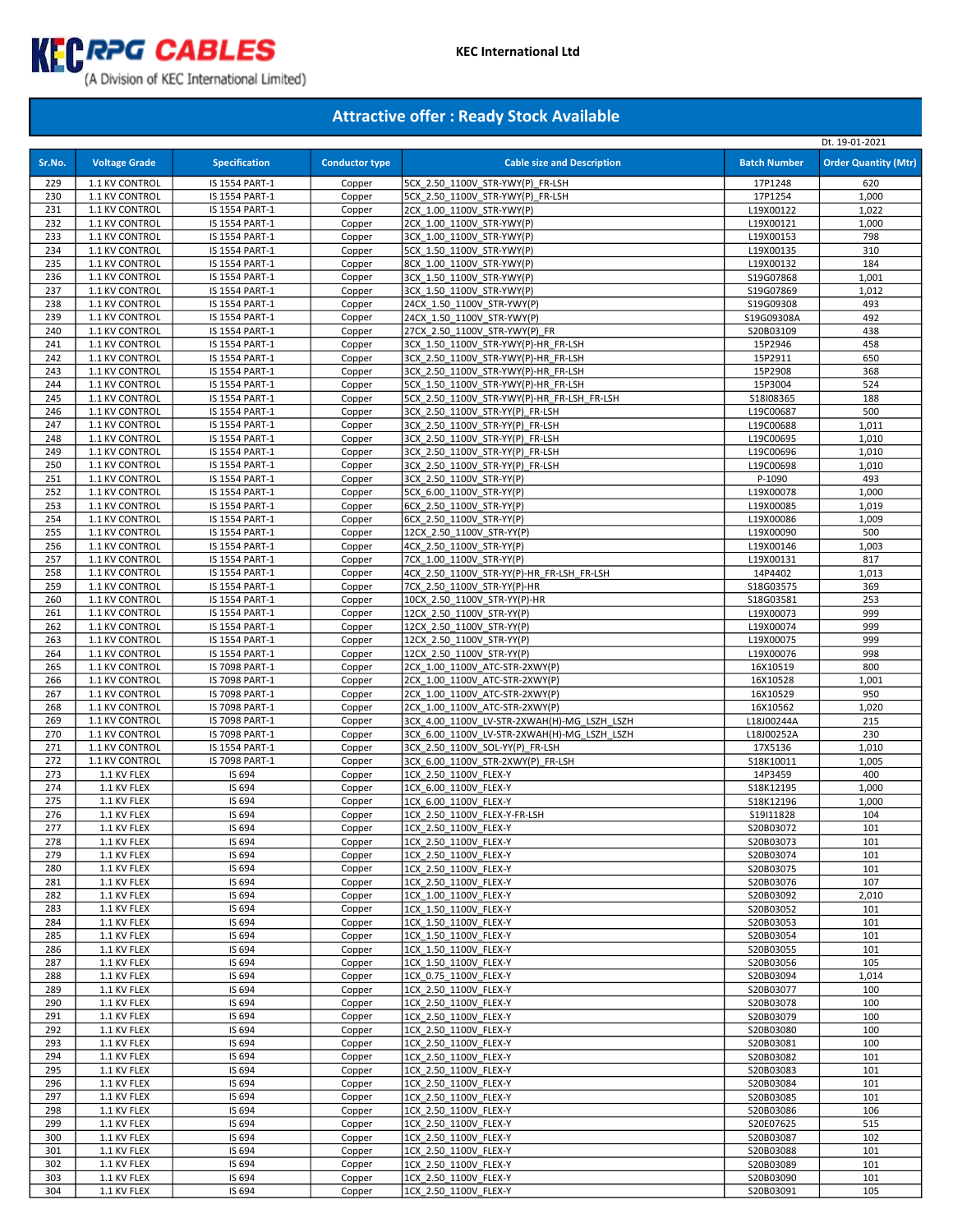

|            |                              |                                  |                        |                                                               |                         | Dt. 19-01-2021              |
|------------|------------------------------|----------------------------------|------------------------|---------------------------------------------------------------|-------------------------|-----------------------------|
| Sr.No.     | <b>Voltage Grade</b>         | <b>Specification</b>             | <b>Conductor type</b>  | <b>Cable size and Description</b>                             | <b>Batch Number</b>     | <b>Order Quantity (Mtr)</b> |
|            |                              |                                  |                        |                                                               |                         |                             |
| 305        | 1.1 KV FLEX                  | IS 694                           | Copper                 | 1CX 1.50 1100V FLEX-Y                                         | S20B03057               | 100                         |
| 306        | 1.1 KV FLEX                  | IS 694                           | Copper                 | 1CX 1.50 1100V FLEX-Y                                         | S20B03058               | 100                         |
| 307        | 1.1 KV FLEX                  | IS 694                           | Copper                 | 1CX 1.50 1100V FLEX-Y                                         | S20B03059               | 100                         |
| 308<br>309 | 1.1 KV FLEX                  | IS 694<br>IS 694                 | Copper                 | 1CX 1.50 1100V FLEX-Y                                         | S20B03060               | 100<br>100                  |
| 310        | 1.1 KV FLEX<br>1.1 KV FLEX   | IS 694                           | Copper                 | 1CX 1.50 1100V FLEX-Y                                         | S20B03061               | 103                         |
| 311        | 1.1 KV FLEX                  | IS 694                           | Copper<br>Copper       | 1CX 1.50 1100V FLEX-Y<br>1CX 1.50 1100V FLEX-Y                | S20B03062<br>S20B03063  | 101                         |
| 312        | 1.1 KV FLEX                  | IS 694                           | Copper                 | 1CX 1.50 1100V FLEX-Y                                         | S20B03064               | 101                         |
| 313        | 1.1 KV FLEX                  | IS 694                           | Copper                 | 1CX 1.50 1100V FLEX-Y                                         | S20B03065               | 101                         |
| 314        | 1.1 KV FLEX                  | IS 694                           | Copper                 | 1CX 1.50 1100V FLEX-Y                                         | S20B03066               | 105                         |
| 315        | 1.1 KV FLEX                  | IS 694                           | Copper                 | 1CX 1.50 1100V FLEX-Y                                         | S20B03067               | 103                         |
| 316        | 1.1 KV FLEX                  | IS 694                           | Copper                 | 1CX 1.50 1100V FLEX-Y                                         | S20B03068               | 101                         |
| 317        | 1.1 KV FLEX                  | IS 694                           | Copper                 | 1CX 1.50 1100V FLEX-Y                                         | S20B03069               | 101                         |
| 318        | 1.1 KV FLEX                  | IS 694                           | Copper                 | 1CX 1.50 1100V FLEX-Y                                         | S20B03070               | 102                         |
| 319        | 1.1 KV FLEX                  | IS 694                           | Copper                 | 1CX 1.50 1100V FLEX-Y                                         | S20B03071               | 105                         |
| 320        | 1.1 KV FLEX                  | IS 694                           | Copper                 | 1CX 0.75 1100V FLEX-Y                                         | S20B03093               | 1,008                       |
| 321        | 1.1 KV FLEX                  | IS 694                           | Copper                 | 1CX 6.00 1100V FLEX-Y                                         | S18K10266               | 100                         |
| 322        | 1.1 KV FLEX                  | IS 694                           | Copper                 | 3CX 2.50 1100V FLEX-YY                                        | 15P4585                 | 90                          |
| 323        | 1.1 KV FLEX                  | IS 694                           | Copper                 | 3CX 2.50 1100V FLEX-YY                                        | 15P4592                 | 488                         |
| 324        | 1.1 KV FLEX                  | IS 694                           | Copper                 | 3CX 2.50 1100V FLEX-YY FR-LSH                                 | S19G09754               | 100                         |
| 325        | 1.1 KV FLEX                  | IS 694                           | Copper                 | 3CX 2.50 1100V FLEX-YY-FRLSH                                  | S20B03117               | 217                         |
| 326        | 1.1 KV POWER                 | IS 7098 PART-1                   | Copper                 | 3CX 35.00 1100V 2XFY(P) FR-LSH FR-LSH                         | L18I00119               | 228                         |
| 327        | 1.1 KV POWER                 | IS 7098 PART-1                   | Copper                 | 3CX 16.00 1100V 2XFY(P)                                       | L19A01445A              | 349                         |
| 328        | 1.1 KV POWER                 | IS 7098 PART-1                   | Copper                 | 4CX 16.00 1100V 2XFY(P)                                       | L19J00922A              | 355                         |
| 329        | 1.1 KV POWER                 | IS 7098 PART-1                   | Copper                 | 4CX 16.00 1100V 2XFY(P)                                       | L19J00923               | 181                         |
| 330        | 1.1 KV POWER                 | IS 7098 PART-1                   | Copper                 | 4CX 70.00 1100V 2XFY(P)                                       | L18I02369               | 504                         |
| 331        | 1.1 KV POWER                 | IS 7098 PART-1                   | Copper                 | 4CX 70.00 1100V 2XFY(P)                                       | L18I02370               | 504                         |
| 332        | 1.1 KV POWER                 | IS 7098 PART-1                   | Copper                 | 3CX 50.00 1100V 2XFY(P)                                       | L18I02230               | 505                         |
| 333<br>334 | 1.1 KV POWER<br>1.1 KV POWER | IS 7098 PART-1                   | Copper                 | 3CX 50.00 1100V 2XFY(P)<br>3CX 70.00 1100V 2XFY(P)            | L18I02231<br>L18I02371A | 505<br>173                  |
| 335        | 1.1 KV POWER                 | IS 7098 PART-1<br>IS 7098 PART-1 | Copper<br>Copper       | 3CX 70.00 1100V 2XFY(P)                                       | L18I02372               | 506                         |
| 336        | 1.1 KV POWER                 | IS 7098 PART-1                   | Copper                 | 4CX 95.00 1100V 2XFY(P)                                       | L18I02298A              | 197                         |
| 337        | 1.1 KV POWER                 | IS 7098 PART-1                   | Copper                 | 3.5CX 25.00 1100V 2XFY(P)                                     | L18J01472A              | 205                         |
| 338        | 1.1 KV POWER                 | IS 7098 PART-1                   | Copper                 | 3.5CX 25.00 1100V 2XFY(P)                                     | L18J01474               | 502                         |
| 339        | 1.1 KV POWER                 | IS 7098 PART-1                   | Copper                 | 4CX 35.00 1100V 2XFY(P)                                       | L18J01768               | 513                         |
| 340        | 1.1 KV POWER                 | IS 7098 PART-1                   | Copper                 | 3.5CX 70.00 1100V 2XFY(P)                                     | L18K00161               | 335                         |
| 341        | 1.1 KV POWER                 | IS 7098 PART-1                   | Copper                 | 4CX 50.00 1100V 2XFY(P)                                       | 16A8539                 | 250                         |
| 342        | 1.1 KV POWER                 | IS 7098 PART-1                   | Copper                 | 3.5CX 50.00 1100V 2XFY(T)                                     | L19D01557               | 210                         |
| 343        | 1.1 KV POWER                 | IS 7098 PART-1                   | Copper                 | 3.5CX 50.00 1100V 2XFY(T)                                     | L18G02451               | 101                         |
| 344        | 1.1 KV POWER                 | IS 7098 PART-1                   | Copper                 | 4CX 25.00 1100V 2XFY(T)                                       | L19G00562               | 360                         |
| 345        | 1.1 KV POWER                 | IS 7098 PART-1                   | Copper                 | 3CX 16.00 1100V 2XFY(T)                                       | 17X9433                 | 504                         |
| 346        | 1.1 KV POWER                 | IS 7098 PART-1                   | Copper                 | 3CX 16.00 1100V 2XFY(T)                                       | S18G04146               | 1,000                       |
| 347        | 1.1 KV POWER                 | IS 7098 PART-1                   | Aluminium              | 3CX 185.00 1100V A2XFBY(P) FR-LSH                             | S19C03050               | 506                         |
| 348        | 1.1 KV POWER                 | IS 7098 PART-1                   | Aluminium              | 3CX 185.00 1100V A2XFBY(P) FR-LSH                             | S19C03299               | 612                         |
| 349        | 1.1 KV POWER                 | IS 7098 PART-1                   | Aluminium              | 3CX 185.00 1100V A2XFBY(P) FR-LSH                             | S19I12493               | 270                         |
| 350        | 1.1 KV POWER                 | IS 7098 PART-1                   | Aluminium              | 3CX 185.00 1100V A2XFBY(P) FR-LSH                             | S19I11502               | 285                         |
| 351        | 1.1 KV POWER                 | IS 7098 PART-1                   | Aluminium              | 2CX 300.00 1100V A2XFBY(P) FR-LSH                             | S19I12487               | 386                         |
| 352        | 1.1 KV POWER                 | IS 7098 PART-1                   | Aluminium              | 4CX 95.00 1100V A2XFY(P) FR-LSH                               | L18H02008               | 510                         |
| 353        | 1.1 KV POWER                 | IS 7098 PART-1                   | Aluminium              | 3.5CX 50.00 1100V A2XFY(P) FR-LSH<br>4CX 95.00 1100V A2XFY(P) | L18J01772               | 200                         |
| 354        | 1.1 KV POWER                 | IS 7098 PART-1                   | Aluminium              |                                                               | L18E02820<br>L18I02291  | 510                         |
| 355<br>356 | 1.1 KV POWER<br>1.1 KV POWER | IS 7098 PART-1<br>IS 7098 PART-1 | Aluminium<br>Aluminium | 4CX 95.00 1100V A2XFY(P)<br>4CX 35.00 1100V A2XFY(P)          | L19A00355A              | 507<br>399                  |
| 357        | 1.1 KV POWER                 | IS 7098 PART-1                   | Aluminium              | 3.5CX 50.00 1100V A2XFY(P)                                    | 17X12102                | 495                         |
| 358        | 1.1 KV POWER                 | IS 7098 PART-1                   | Aluminium              | 3CX 150.00 1100V A2XFY(P)                                     | L19E00112               | 407                         |
| 359        | 1.1 KV POWER                 | IS 7098 PART-1                   | Aluminium              | 3.5CX 400.00 1100V A2XFY(P)                                   | L19D00559               | 191                         |
| 360        | 1.1 KV POWER                 | IS 7098 PART-1                   | Aluminium              | 3.5CX 25.00 1100V A2XFY(P)                                    | L19E01129               | 260                         |
| 361        | 1.1 KV POWER                 | IS 7098 PART-1                   | Aluminium              | 4CX 95.00 1100V A2XFY(P)                                      | L18G02292               | 505                         |
| 362        | 1.1 KV POWER                 | IS 7098 PART-1                   | Aluminium              | 3.5CX 400.00 1100V A2XFY(P)                                   | L18K00203               | 135                         |
| 363        | 1.1 KV POWER                 | IS 7098 PART-1                   | Aluminium              | 2CX 35.00 1100V A2XFY(P) FR-LSH                               | L19A00760               | 1,006                       |
| 364        | 1.1 KV POWER                 | IS 7098 PART-1                   | Aluminium              | 2CX 35.00 1100V A2XFY(P) FR-LSH                               | L19A00761               | 1,091                       |
| 365        | 1.1 KV POWER                 | IS 7098 PART-1                   | Aluminium              | 3.5CX 50.00 1100V A2XFY(P)                                    | 17X15303                | 217                         |
| 366        | 1.1 KV POWER                 | IS 7098 PART-1                   | Aluminium              | 3.5CX 50.00 1100V A2XFY(P)                                    | 17X15310                | 217                         |
| 367        | 1.1 KV POWER                 | IS 7098 PART-1                   | Aluminium              | 3CX 16.00 1100V A2XFY(P)                                      | 17X15380                | 238                         |
| 368        | 1.1 KV POWER                 | IS 7098 PART-1                   | Aluminium              | 3CX 16.00 1100V A2XFY(P)                                      | 16X6640                 | 624                         |
| 369        | 1.1 KV POWER                 | IS 7098 PART-1                   | Aluminium              | 3CX 25.00 1100V A2XFY(P)                                      | 17X12572                | 255                         |
| 370        | 1.1 KV POWER                 | IS 7098 PART-1                   | Aluminium              | 3CX 50.00 1100V A2XFY(P)                                      | 17X15401                | 396                         |
| 371        | 1.1 KV POWER                 | IS 7098 PART-1                   | Aluminium              | 3.5CX 70.00 1100V A2XFY(P)                                    | L19X00127               | 100                         |
| 372        | 1.1 KV POWER                 | IS 7098 PART-1                   | Aluminium              | 3.5CX 240.00 1100V A2XFY(P)                                   | L19X0004                | 258                         |
| 373        | 1.1 KV POWER                 | IS 7098 PART-1                   | Aluminium              | 4CX 70.00 1100V A2XFY(P)                                      | 14X12330                | 296                         |
| 374<br>375 | 1.1 KV POWER<br>1.1 KV POWER | IS 7098 PART-1<br>IS 7098 PART-1 | Aluminium<br>Aluminium | 2CX 70.00 1100V A2XFY(P)<br>3.5CX 50.00 1100V A2XFY(P) FR-LSH | L19X00154<br>S18D00435  | 703<br>365                  |
| 376        | 1.1 KV POWER                 | IS 7098 PART-1                   | Aluminium              | 3.5CX 240.00 1100V A2XFY(P) FR-LSH                            | S18F03030               | 109                         |
| 377        | 1.1 KV POWER                 | IS 7098 PART-1                   | Aluminium              | 3CX 300.00_1100V_A2XFY(P)_FR-LSH                              | S18G04320               | 512                         |
| 378        | 1.1 KV POWER                 | IS 7098 PART-1                   | Aluminium              | 2CX 70.00 1100V A2XFY(P) FR-LSH                               | S19D04886               | 755                         |
| 379        | 1.1 KV POWER                 | IS 7098 PART-1                   | Aluminium              | 3.5CX 150.00 1100V A2XFY(P) FR-LSH                            | S19C03799               | 117                         |
| 380        | 1.1 KV POWER                 | IS 7098 PART-1                   | Aluminium              | 3CX 240.00 1100V A2XFY(P) FR-LSH                              | S19C03853               | 319                         |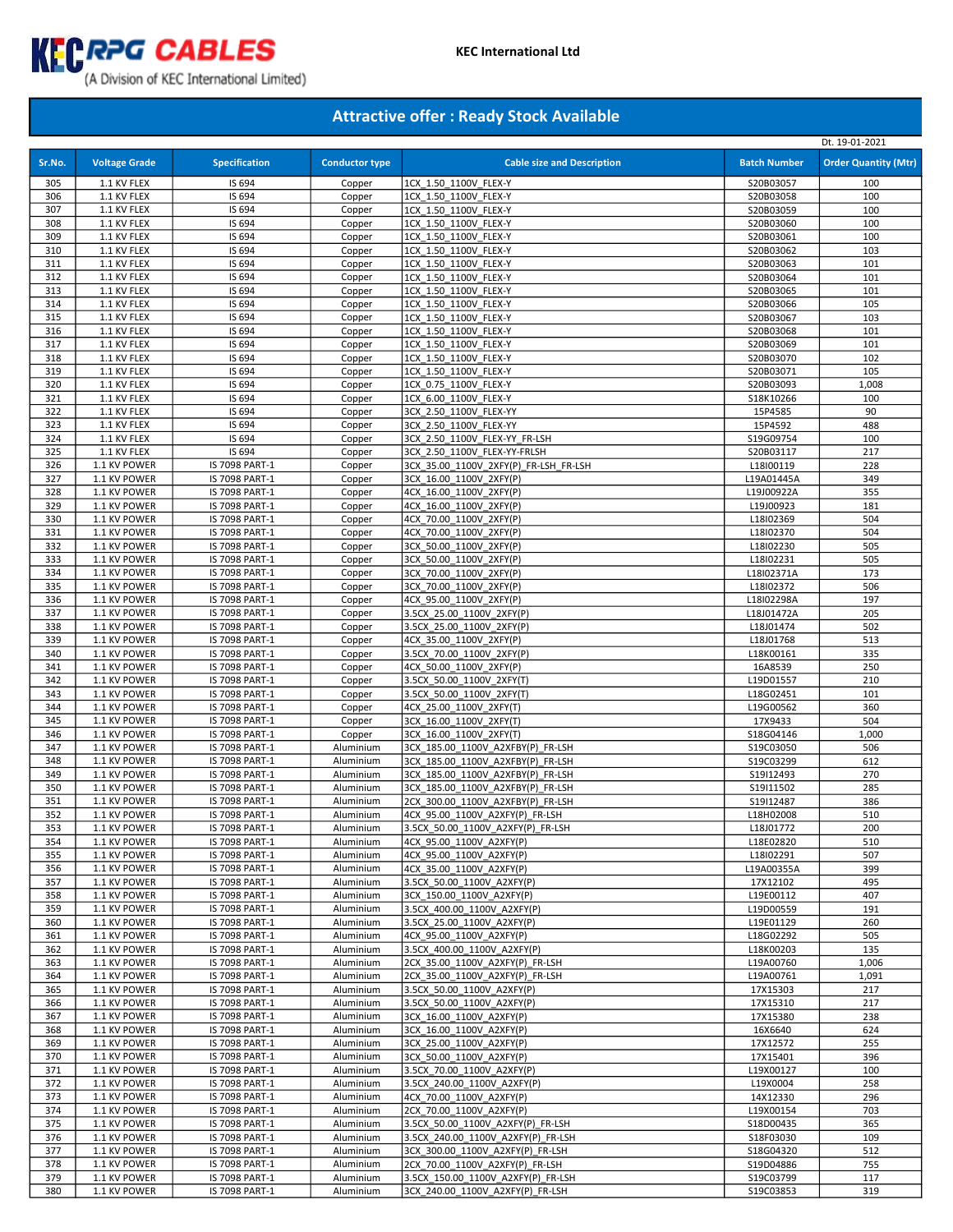

|            |                              |                                  |                        |                                                                        |                        | Dt. 19-01-2021              |
|------------|------------------------------|----------------------------------|------------------------|------------------------------------------------------------------------|------------------------|-----------------------------|
| Sr.No.     | <b>Voltage Grade</b>         | <b>Specification</b>             | <b>Conductor type</b>  | <b>Cable size and Description</b>                                      | <b>Batch Number</b>    | <b>Order Quantity (Mtr)</b> |
|            |                              |                                  |                        |                                                                        |                        |                             |
| 381<br>382 | 1.1 KV POWER<br>1.1 KV POWER | IS 7098 PART-1<br>IS 7098 PART-1 | Aluminium<br>Aluminium | 3CX 150.00 1100V A2XFY(P) FR-LSH<br>3.5CX 300.00 1100V A2XFY(P) FR-LSH | S19C03805<br>S19F08440 | 200<br>500                  |
| 383        | 1.1 KV POWER                 | IS 7098 PART-1                   | Aluminium              | 3.5CX 300.00 1100V A2XFY(P)                                            | S19I12438              | 200                         |
| 384        | 1.1 KV POWER                 | IS 7098 PART-1                   | Aluminium              | 3CX 120.00 1100V A2XFY(P) FR-LSH                                       | S19I11609              | 311                         |
| 385        | 1.1 KV POWER                 | IS 7098 PART-1                   | Aluminium              | 3CX 120.00 1100V A2XFY(P) FR-LSH                                       | S19I11611              | 338                         |
| 386        | 1.1 KV POWER                 | IS 7098 PART-1                   | Aluminium              | 2CX 95.00 1100V A2XFY(P) FR-LSH                                        | S19I12516              | 485                         |
| 387        | 1.1 KV POWER                 | IS 7098 PART-1                   | Aluminium              | 4CX 95.00 1100V A2XFY(P) FR-LSH                                        | S19I12226              | 449                         |
| 388        | 1.1 KV POWER                 | IS 7098 PART-1                   | Aluminium              | 4CX 35.00 1100V A2XFY(P)                                               | S19J20240              | 504                         |
| 389        | 1.1 KV POWER                 | IS 7098 PART-1                   | Aluminium              | 3.5CX 95.00 1100V A2XFY(P)                                             | S19L15794              | 500                         |
| 390        | 1.1 KV POWER                 | IS 7098 PART-1                   | Aluminium              | 3CX 630.00 1100V A2XFY(P) FR-LSH                                       | S18J09495A             | 79                          |
| 391        | 1.1 KV POWER                 | IS 7098 PART-1                   | Aluminium              | 3.5CX 25.00 1100V A2XFY(P)                                             | S19E06060A             | 165                         |
| 392        | 1.1 KV POWER                 | IS 7098 PART-1                   | Aluminium              | 4CX 16.00 1100V A2XFY(P)                                               | S19B02295A             | 217                         |
| 393        | 1.1 KV POWER                 | IS 7098 PART-1                   | Aluminium              | 3.5CX 300.00 1100V A2XFY(P)                                            | S20A00005              | 82                          |
| 394        | 1.1 KV POWER                 | IS 7098 PART-1                   | Aluminium              | 3CX 150.00 1100V A2XFY(P) FR-LSH                                       | S19F07433              | 502                         |
| 395<br>396 | 1.1 KV POWER<br>1.1 KV POWER | IS 7098 PART-1<br>IS 7098 PART-1 | Aluminium<br>Aluminium | 3.5CX 240.00 1100V A2XFY(T)<br>4CX 50.00 1100V A2XFY(T)                | L18I02001<br>12X1797   | 162<br>513                  |
| 397        | 1.1 KV POWER                 | IS 7098 PART-1                   | Aluminium              | 3.5CX 240.00 1100V A2XFY(T)                                            | S18F03779              | 267                         |
| 398        | 1.1 KV POWER                 | IS 7098 PART-1                   | Aluminium              | 3.5CX 240.00 1100V A2XFY(T) FR-LSH                                     | S18K09823              | 279                         |
| 399        | 1.1 KV POWER                 | IS 7098 PART-1                   | Aluminium              | 3.5CX 240.00 1100V A2XFY(T)                                            | S19A00129              | 207                         |
| 400        | 1.1 KV POWER                 | IS 7098 PART-1                   | Aluminium              | 3.5CX 240.00 1100V A2XFY(T)                                            | S19A00130              | 281                         |
| 401        | 1.1 KV POWER                 | IS 7098 PART-1                   | Aluminium              | 3.5CX 240.00 1100V A2XFY(T)                                            | S18F03765              | 497                         |
| 402        | 1.1 KV POWER                 | IS 7098 PART-1                   | Aluminium              | 3.5CX 240.00 1100V A2XFY(T)                                            | S19D05630              | 508                         |
| 403        | 1.1 KV POWER                 | IS 7098 PART-1                   | Aluminium              | 4CX 16.00 1100V A2XFY(T)                                               | S19J13842              | 502                         |
| 404        | 1.1 KV POWER                 | IS 7098 PART-1                   | Aluminium              | 4CX 35.00 1100V A2XFY(T)                                               | S19J13767              | 1,038                       |
| 405        | 1.1 KV POWER                 | IS 7098 PART-1                   | Aluminium              | 4CX 25.00 1100V A2XFY(T)                                               | S19J13719              | 884                         |
| 406        | 1.1 KV POWER                 | IS 7098 PART-1                   | Aluminium              | 4CX 25.00 1100V A2XFY(T)                                               | S19J12668              | 1,051                       |
| 407        | 1.1 KV POWER                 | IS 7098 PART-1                   | Aluminium              | 3.5CX 25.00 1100V A2XWY(P)                                             | L19X00141              | 207                         |
| 408<br>409 | 1.1 KV POWER<br>1.1 KV POWER | IS 7098 PART-1<br>IS 7098 PART-1 | Aluminium<br>Aluminium | 3.5CX 300.00 1100V A2XWY(P) FR<br>4CX 16.00 1100V A2XY(P) FR-LSH       | S18K10246<br>L18L00413 | 502<br>389                  |
| 410        | 1.1 KV POWER                 | IS 1554 PART-1                   | Copper                 | 3CX 2.50 1100V ATC-STR-YWY(P)-HR FR-LSH                                | 16P2896                | 496                         |
| 411        | 1.1 KV POWER                 | IS 1554 PART-1                   | Aluminium              | 3CX 50.00 1100V AYFY(P) FR-LSH                                         | L19D01532              | 525                         |
| 412        | 1.1 KV POWER                 | IS 1554 PART-1                   | Aluminium              | 4CX 25.00 1100V AYFY(P) FR-LSH                                         | L19D01307              | 1,020                       |
| 413        | 1.1 KV POWER                 | IS 1554 PART-1                   | Aluminium              | 4CX 25.00 1100V AYFY(P) FR-LSH                                         | L19D01310              | 1,056                       |
| 414        | 1.1 KV POWER                 | IS 1554 PART-1                   | Aluminium              | 3CX 120.00 1100V AYFY(P) FR-LSH                                        | L19C00740              | 523                         |
| 415        | 1.1 KV POWER                 | IS 1554 PART-1                   | Aluminium              | 3.5CX 25.00 1100V AYFY(P)                                              | L20A00022              | 1,003                       |
| 416        | 1.1 KV POWER                 | IS 1554 PART-1                   | Aluminium              | 3.5CX 25.00 1100V AYFY(P)                                              | L20A00030              | 1,010                       |
| 417        | 1.1 KV POWER                 | IS 1554 PART-1                   | Aluminium              | 3.5CX 25.00 1100V AYFY(P)                                              | L20A00031              | 1,012                       |
| 418        | 1.1 KV POWER                 | IS 1554 PART-1                   | Aluminium              | 3.5CX 25.00 1100V AYFY(P)                                              | L20A00035              | 1,007                       |
| 419        | 1.1 KV POWER                 | IS 1554 PART-1                   | Aluminium              | 3CX 16.00 1100V AYFY(P) FR-LSH                                         | S19G09302              | 990                         |
| 420        | 1.1 KV POWER                 | IS 1554 PART-1                   | Aluminium              | 3CX 35.00 1100V AYFY(P) FR-LSH                                         | S19G09303              | 520                         |
| 421<br>422 | 1.1 KV POWER<br>1.1 KV POWER | IS 1554 PART-1                   | Aluminium<br>Aluminium | 3CX 35.00 1100V AYFY(P) FR-LSH<br>3.5CX 35.00 1100V AYFY(P) FR-LSH     | S20B03118<br>S20B03112 | 1,007<br>1,014              |
| 423        | 1.1 KV POWER                 | IS 1554 PART-1<br>IS 1554 PART-1 | Aluminium              | 3CX_35.00_1100V_AYFY(P)-HR_FR-LSH                                      | S19E06279              | 1,005                       |
| 424        | 1.1 KV POWER                 | IS 1554 PART-1                   | Aluminium              | 4CX 35.00 1100V AYFY(P)-HR FR-LSH                                      | S19E06285              | 1,011                       |
| 425        | 1.1 KV POWER                 | IS 1554 PART-1                   | Aluminium              | 3CX 300.00 1100V AYFY(P)-HR FR-LSH                                     | S20B03111              | 505                         |
| 426        | 1.1 KV POWER                 | IS 1554 PART-1                   | Aluminium              | 3CX 300.00 1100V AYFY(P)-HR FR-LSH                                     | S20B03113              | 506                         |
| 427        | 1.1 KV POWER                 | IS 1554 PART-1                   | Aluminium              | 4CX 25.00 1100V AYFY(T)                                                | S19F07216              | 250                         |
| 428        | 1.1 KV POWER                 | IS 1554 PART-1                   | Aluminium              | 3CX 120.00 1100V AYWY(P)                                               | L19X00106              | 224                         |
| 429        | 1.1 KV POWER                 | IS 1554 PART-1                   | Aluminium              | 2CX_25.00_1100V_AYY(P)_FR-LSH                                          | L19C00741              | 1,010                       |
| 430        | 1.1 KV POWER                 | IS 1554 PART-1                   | Aluminium              | 2CX_25.00_1100V_AYY(P)_FR-LSH                                          | L19C00742              | 998                         |
| 431        | 1.1 KV POWER                 | IS 1554 PART-1                   | Aluminium              | 3CX 25.00 1100V AYY(P) FR-LSH                                          | L19D01359              | 1,050                       |
| 432        | 1.1 KV POWER                 | IS 1554 PART-1                   | Aluminium              | 3CX 25.00 1100V AYY(P) FR-LSH                                          | L19D01360              | 1,050                       |
| 433        | 1.1 KV POWER                 | IS 1554 PART-1                   | Aluminium              | 3CX 25.00 1100V AYY(P) FR-LSH                                          | L19D01361              | 1,050                       |
| 434<br>435 | 1.1 KV POWER<br>1.1 KV POWER | IS 1554 PART-1                   | Aluminium<br>Aluminium | 3CX 25.00 1100V AYY(P) FR-LSH<br>3CX 25.00 1100V AYY(P) FR-LSH         | L19D01362<br>L19D01363 | 1,050<br>1,050              |
| 436        | 1.1 KV POWER                 | IS 1554 PART-1<br>IS 1554 PART-1 | Aluminium              | 3CX 25.00 1100V AYY(P) FR-LSH                                          | L19D01364              | 1,050                       |
| 437        | 1.1 KV POWER                 | IS 1554 PART-1                   | Aluminium              | 3CX 25.00 1100V AYY(P) FR-LSH                                          | L19D01515              | 1,050                       |
| 438        | 1.1 KV POWER                 | IS 1554 PART-1                   | Aluminium              | 3CX 25.00 1100V AYY(P) FR-LSH                                          | L19D01516              | 1,050                       |
| 439        | 1.1 KV POWER                 | IS 1554 PART-1                   | Aluminium              | 3CX 25.00 1100V AYY(P) FR-LSH                                          | L19D01517              | 1,050                       |
| 440        | 1.1 KV POWER                 | IS 1554 PART-1                   | Aluminium              | 3CX 25.00 1100V AYY(P) FR-LSH                                          | L19D01518              | 1,050                       |
| 441        | 1.1 KV POWER                 | IS 1554 PART-1                   | Aluminium              | 3CX 25.00 1100V AYY(P) FR-LSH                                          | L19D01519              | 1,050                       |
| 442        | 1.1 KV POWER                 | IS 1554 PART-1                   | Aluminium              | 3CX 25.00 1100V AYY(P) FR-LSH                                          | L19D01520              | 1,050                       |
| 443        | 1.1 KV POWER                 | IS 1554 PART-1                   | Aluminium              | 3CX 50.00 1100V AYY(P) FR-LSH                                          | L19D01521              | 1,050                       |
| 444        | 1.1 KV POWER                 | IS 1554 PART-1                   | Aluminium              | 3CX 50.00 1100V AYY(P) FR-LSH                                          | L19D01522              | 1,050                       |
| 445        | 1.1 KV POWER                 | IS 1554 PART-1                   | Aluminium              | 3CX 50.00 1100V AYY(P) FR-LSH                                          | L19D01523              | 525                         |
| 446        | 1.1 KV POWER                 | IS 1554 PART-1                   | Aluminium              | 3CX 35.00 1100V AYY(P) FR-LSH                                          | L19D01156              | 525                         |
| 447        | 1.1 KV POWER                 | IS 1554 PART-1                   | Aluminium              | 3CX 35.00 1100V AYY(P) FR-LSH                                          | L19D01157              | 1,025                       |
| 448        | 1.1 KV POWER                 | IS 1554 PART-1                   | Aluminium              | 3CX 35.00 1100V AYY(P) FR-LSH                                          | L19D01158              | 1,026                       |
| 449<br>450 | 1.1 KV POWER<br>1.1 KV POWER | IS 1554 PART-1<br>IS 1554 PART-1 | Aluminium<br>Aluminium | 3CX 35.00 1100V AYY(P) FR-LSH<br>3CX 35.00 1100V AYY(P) FR-LSH         | L19D01159<br>L19D01160 | 1,026<br>1,003              |
| 451        | 1.1 KV POWER                 | IS 1554 PART-1                   | Aluminium              | 3CX 35.00 1100V AYY(P) FR-LSH                                          | L19D01161              | 1,009                       |
| 452        | 1.1 KV POWER                 | IS 1554 PART-1                   | Aluminium              | 3CX 35.00 1100V AYY(P) FR-LSH                                          | L19D01162              | 1,010                       |
| 453        | 1.1 KV POWER                 | IS 1554 PART-1                   | Aluminium              | 3CX_35.00_1100V_AYY(P)_FR-LSH                                          | L19D01163              | 1,008                       |
| 454        | 1.1 KV POWER                 | IS 1554 PART-1                   | Aluminium              | 3CX_120.00_1100V_AYY(P)_FR-LSH                                         | L19C00738              | 1,028                       |
| 455        | 1.1 KV POWER                 | IS 1554 PART-1                   | Aluminium              | 3CX 120.00 1100V AYY(P) FR-LSH                                         | L19C00739              | 503                         |
| 456        | 1.1 KV POWER                 | IS 1554 PART-1                   | Aluminium              | 3CX_120.00_1100V_AYY(P)_FR-LSH                                         | L20C00002              | 1,014                       |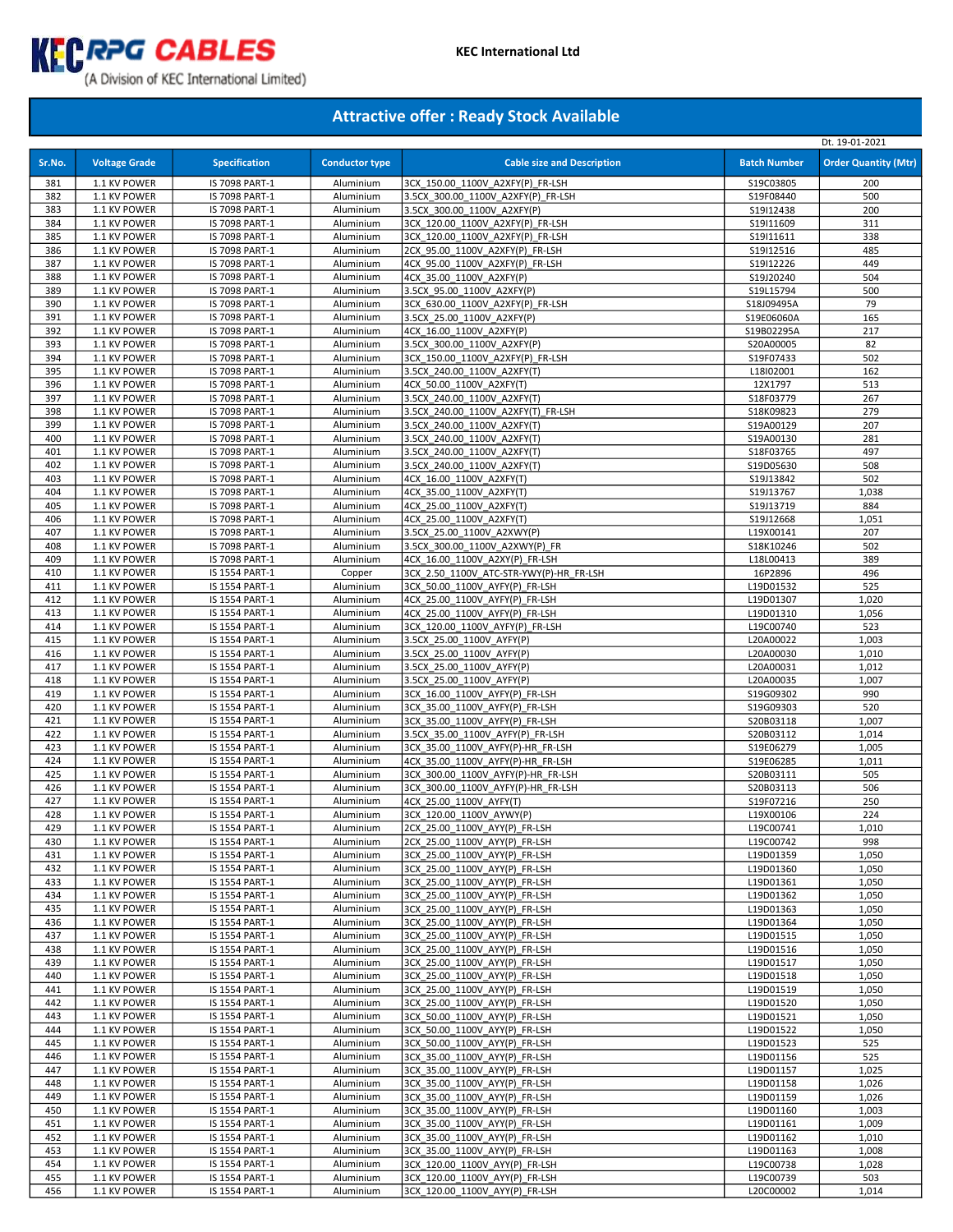

|        |                      |                      |                        |                                                      |                     | Dt. 19-01-2021              |
|--------|----------------------|----------------------|------------------------|------------------------------------------------------|---------------------|-----------------------------|
| Sr.No. | <b>Voltage Grade</b> | <b>Specification</b> | <b>Conductor type</b>  | <b>Cable size and Description</b>                    | <b>Batch Number</b> | <b>Order Quantity (Mtr)</b> |
|        |                      |                      |                        |                                                      |                     |                             |
| 457    | 1.1 KV POWER         | IS 1554 PART-1       | Aluminium              | 3CX 16.00 1100V AYY(P) FR-LSH                        | L19D01148           | 1,015                       |
| 458    | 1.1 KV POWER         | IS 1554 PART-1       | Aluminium              | 3CX 16.00 1100V AYY(P) FR-LSH                        | L19D01149           | 1,015                       |
| 459    | 1.1 KV POWER         | IS 1554 PART-1       | Aluminium              | 3CX 16.00 1100V AYY(P) FR-LSH                        | L19D01150           | 1,014                       |
| 460    | 1.1 KV POWER         | IS 1554 PART-1       | Aluminium              | 3CX 16.00 1100V AYY(P) FR-LSH                        | L19D01151           | 1,015                       |
| 461    | 1.1 KV POWER         | IS 1554 PART-1       | Aluminium              | 3CX 16.00 1100V AYY(P) FR-LSH                        | L19D01152           | 1,015                       |
| 462    | 1.1 KV POWER         | IS 1554 PART-1       | Aluminium              | 3CX 16.00 1100V AYY(P) FR-LSH                        | L19D01153           | 1,015                       |
| 463    | 1.1 KV POWER         | IS 1554 PART-1       | Aluminium              | 3CX 16.00 1100V AYY(P) FR-LSH                        | L19D01154           | 1,015                       |
| 464    | 1.1 KV POWER         | IS 1554 PART-1       | Aluminium              | 3CX 16.00 1100V AYY(P) FR-LSH                        | L19D01528           | 1,001                       |
| 465    | 1.1 KV POWER         | IS 1554 PART-1       | Aluminium              | 3CX 16.00 1100V AYY(P) FR-LSH                        | L19D01529           | 1,009                       |
| 466    | 1.1 KV POWER         | IS 1554 PART-1       | Aluminium              | 3CX 240.00 1100V AYY(P) FR-LSH                       | 13P1456             | 381                         |
| 467    | 1.1 KV POWER         | IS 1554 PART-1       | Aluminium              | 3.5CX 185.00 1100V AYY(P) FR-LSH                     | 13P1458             | 332                         |
| 468    | 1.1 KV POWER         | IS 7098 PART-1       | Copper                 | 3.5CX 95.00 1100V FLEX-2XY(P) FR-LSH                 | S19G09064           | 150                         |
| 469    | 1.1 KV POWER         | IS 7098 PART-1       | Copper                 | 2CX 6.00 1100V SOL-2XWY(P)                           | L18I00708           | 510                         |
| 470    | 1.1 KV POWER         | IS 1554 PART-1       | Aluminium              | 4CX 10.00 1100V SOL-AYFY(T)                          | S19G08110           | 474                         |
| 471    | 1.1 KV POWER         | IS 1554 PART-1       | Aluminium              | 4CX 10.00 1100V SOL-AYFY(T)                          | S19H11162           | 1,002                       |
| 472    | 1.1 KV POWER         | IS 1554 PART-1       | Aluminium              | 2CX 10.00 1100V SOL-AYWY(T)                          | S19G09143           | 1,015                       |
| 473    | 1.1 KV POWER         | IS 1554 PART-1       | Aluminium              | 2CX 10.00 1100V SOL-AYWY(T)                          | S19G09358           | 1,004                       |
| 474    | 1.1 KV POWER         | IS 1554 PART-1       | Aluminium              | 2CX 10.00 1100V SOL-AYWY(T)                          | S19H10679           | 108                         |
| 475    | 1.1 KV POWER         | IS 1554 PART-1       | Aluminium              | 2CX 10.00 1100V SOL-AYWY(T)                          | S19H10684           | 1,004                       |
| 476    | 1.1 KV POWER         | IS 1554 PART-1       | Aluminium              | 2CX 10.00 1100V SOL-AYWY(T)                          | S19I10000           | 1,008                       |
| 477    | 1.1 KV POWER         | IS 1554 PART-1       | Aluminium              | 2CX 10.00 1100V SOL-AYWY(T)                          | S19I10016           | 502                         |
| 478    | 1.1 KV POWER         | IS 1554 PART-1       | Aluminium              | 2CX 10.00 1100V SOL-AYWY(T)                          | S19I10027           | 990                         |
| 479    |                      |                      |                        |                                                      | S19I11375           |                             |
|        | 1.1 KV POWER         | IS 1554 PART-1       | Aluminium<br>Aluminium | 2CX 10.00 1100V SOL-AYWY(T)                          |                     | 1,010                       |
| 480    | 1.1 KV POWER         | IS 1554 PART-1       |                        | 2CX 10.00 1100V SOL-AYWY(T)                          | S19J12252           | 1,010                       |
| 481    | 1.1 KV POWER         | IS 7098 PART-1       | Copper                 | 2CX 50.00 1100V STR-2XWY(P) FR-LSH                   | L19X00067           | 488                         |
| 482    | 1.1 KV POWER         | IS 7098 PART-1       | Copper                 | 3CX 10.00 1100V STR-2XWY(P) FR-LSH                   | S19C03409           | 603                         |
| 483    | 1.1 KV POWER         | IS 7098 PART-1       | Copper                 | 4CX 10.00 1100V STR-2XWY(P) FR-LSH                   | S19C03411           | 500                         |
| 484    | 1.1 KV POWER         | IS 7098 PART-1       | Copper                 | 4CX 10.00 1100V STR-2XWY(P) FR-LSH                   | S19I12586           | 710                         |
| 485    | 1.1 KV POWER         | IS 7098 PART-1       | Copper                 | 4CX 10.00 1100V STR-2XWY(P)                          | S19F08758           | 1,010                       |
| 486    | 1.1 KV POWER         | IS 7098 PART-1       | Copper                 | 1CX_10.00_1100V_STR-2XY_FR-LSH                       | S19I12562           | 1,003                       |
| 487    | 1.1 KV POWER         | IS 7098 PART-1       | Aluminium              | 1CX 300.00 1100V STR-A2X2Y(P)                        | 17X15334            | 300                         |
| 488    | 1.1 KV POWER         | IS 7098 PART-1       | Aluminium              | 1CX 300.00 1100V STR-A2XFAY FR-LSH                   | L18I02259           | 430                         |
| 489    | 1.1 KV POWER         | IS 7098 PART-1       | Aluminium              | 1CX 300.00 1100V STR-A2XFAY FR                       | L18J03100           | 249                         |
| 490    | 1.1 KV POWER         | IS 7098 PART-1       | Aluminium              | 1CX 120.00 1100V STR-A2XFAY                          | S18K10290           | 506                         |
| 491    | 1.1 KV POWER         | IS 7098 PART-1       | Aluminium              | 3CX 50.00 1100V A2XFY(P)                             | L19X00056           | 298                         |
| 492    | 1.1 KV POWER         | IS 7098 PART-1       | Aluminium              | 3CX 95.00 1100V A2XFY(P)                             | L19X00060A          | 258                         |
| 493    | 1.1 KV POWER         | IS 7098 PART-1       | Aluminium              | 4CX 10.00 1100V STR-A2XWY(P)                         | S19C03656           | 444                         |
| 494    | 1.1 KV POWER         | IS 7098 PART-1       | Aluminium              | 3CX 10.00 1100V STR-A2XWY(P) FR-LSH                  | S20B03114           | 841                         |
| 495    | 1.1 KV POWER         | IS 7098 PART-1       | Aluminium              | 1CX 50.00 1100V STR-A2XY                             | S18E01797           | 1,010                       |
| 496    | 1.1 KV POWER         | IS 1554 PART-1       | Aluminium              | 1CX 95.00 1100V STR-AY                               | S18I07569           | 259                         |
| 497    | 1.1 KV POWER         | IS 1554 PART-1       | Aluminium              | 1CX 16.00 1100V STR-AY                               | S18J09526           | 440                         |
| 498    | 1.1 KV POWER         | IS 1554 PART-1       | Aluminium              | 1CX 35.00 1100V STR-AY                               | S18J09525           | 662                         |
| 499    | 1.1 KV POWER         | IS 1554 PART-1       | Aluminium              | 1CX 240.00_1100V_LT-STR-AYFAY-HR                     | 17P5170             | 507                         |
| 500    | 1.1 KV POWER         | IS 1554 PART-1       | Aluminium              | 4CX 10.00 1100V STR-AYFY(T)                          | S19G09294           | 1,005                       |
| 501    | 1.1 KV POWER         | IS 1554 PART-1       | Aluminium              | 1CX 150.00 1100V STR-AYWAY                           | L19X00099           | 515                         |
| 502    | 1.1 KV POWER         | IS 1554 PART-1       | Aluminium              | 2CX 10.00 1100V STR-AYWY(T)                          | S19K14293           | 323                         |
| 503    | 1.1 KV POWER         | IS 1554 PART-1       | Aluminium              | 1CX 120.00 1100V STR-AYY                             | 14P4541             | 1,008                       |
| 504    | 1.1 KV POWER         | IS 1554 PART-1       | Copper                 | 1CX 16.00 1100V STR-Y                                | L19X00088           | 1,335                       |
| 505    | 1.1 KV POWER         | IS 1554 PART-1       | Copper                 | 1CX 16.00 1100V STR-Y                                | L19X00125           | 180                         |
| 506    | 1.1 KV POWER         | IS 1554 PART-1       | Copper                 | 1CX 240.00 1100V STR-YY-HR FR-LSH                    | S18G03530           | 310                         |
| 507    | 1.1 KV POWER         | IS 1554 PART-1       | Copper                 | 4CX 35.00 1100V YFY(P) FR-LSH                        | L19X00061           | 947                         |
| 508    | 1.1 KV POWER         | IS 1554 PART-1       | Copper                 | 4CX 25.00 1100V YWY(P)                               | L19X00077           | 395                         |
| 509    | 1.1 KV POWER         | IS 1554 PART-1       | Copper                 | 4CX 25.00 1100V YY(P)                                | L19X00072           | 470                         |
| 510    | 1.1 KV POWER         | IS 1554 PART-1       | Copper                 | 2CX 35.00 1100V YY(P)                                | L19X00087           | 314                         |
| 511    | 1.1 KV POWER         | IS 7098 PART-1       | Aluminium              | 3.5CX_70.00_1100V_LV-A2XFH(H)_LSZH_LSZH              | 17X15371            | 215                         |
| 512    | 1.1 KV POWER         | IS 7098 PART-1       | Aluminium              | 1CX 120.00 1100V LV-STR-A2XFAY                       | S19A01976           | 510                         |
| 513    | <b>11 KV</b>         | IS 7098 PART-2       | Copper                 |                                                      | 2117084             | 50                          |
|        |                      |                      | Aluminium              | 3CX240 MM2 6.35/11 (12)KV HV-2XCELYWY(P)             |                     |                             |
| 514    | 11/11 KV             | IS 7098 PART-2       |                        | 3CX185 MM2 11/11KV A2XCFY(P) FR-LSH                  | V19G01252           | 500                         |
| 515    | 110 KV               | IS 7098 PART-3       | Aluminium              | 1CX630 MM2 64/110(123)KV A2XCELY2Y HDPE COMPOUND     | V18G01753           | 388                         |
|        |                      |                      |                        | 1CX400 MM2_64/110(123)KV_A2XC(FL)2YWAY_HDPE COMPOUND | V17H00016A          | 470                         |
| 516    | 110 KV               | IS 7098 PART-3       | Aluminium              |                                                      |                     |                             |
| 517    | 132 KV               | IS 7098 PART-3       | Copper                 | 1CX1000 MM2 76/132(145)KV 2XA2Y                      | V19B05019           | 580                         |
| 518    | 132 KV               | IS 7098 PART-3       | Copper                 | 1CX1000 MM2 76/132(145)KV 2XA2Y HDPE COMPOUND        | V18J03229           | 485                         |
| 519    | 132 KV               | IS 7098 PART-3       | Copper                 | 1CX1000 MM2_76/132(145)KV_2XA2Y_HDPE COMPOUND        | V18J03229M          | 499                         |
| 520    | 132 KV               | IS 7098 PART-3       | Copper                 | 1CX1000 MM2 76/132(145)KV 2XA2Y HDPE COMPOUND        | V18J03229N          | 555                         |
| 521    | <b>20 KV</b>         | IEC 60502-2          | Aluminium              | 1CX185 MM2 12/20 (24)KV 2XCEWAY(P) FR                | V19F01085           | 500                         |
| 522    | <b>20 KV</b>         | IEC 60502-2          | Aluminium              | 1CX185 MM2_12/20 (24)KV_2XCEWAY(P)_FR                | V19F01086           | 500                         |
| 523    | <b>20 KV</b>         | IEC 60502-2          | Aluminium              | 1CX185 MM2 12/20 (24)KV 2XCEWAY(P) FR                | V19F01087           | 401                         |
| 524    | <b>20 KV</b>         | IEC 60502-2          | Aluminium              | 1CX185 MM2 12/20 (24)KV 2XCEWAY(P) FR                | V19F01088           | 500                         |
| 525    | <b>20 KV</b>         | IEC 60502-2          | Aluminium              | 1CX185 MM2 12/20 (24)KV 2XCEWAY(P) FR                | V19F01089           | 500                         |
| 526    | <b>20 KV</b>         | IEC 60502-2          | Aluminium              | 1CX185 MM2_12/20 (24)KV_2XCEWAY(P)_FR                | V19F01090           | 400                         |
| 527    | <b>20 KV</b>         | IEC 60502-2          | Copper                 | 3CX185 MM2_12/20 (24)KV_2XCEWY(P)_FR                 | V19F01112           | 401                         |
| 528    | <b>20 KV</b>         | IEC 60502-2          | Copper                 | 3CX185 MM2 12/20 (24)KV 2XCEWY(P) FR                 | V19F01113           | 400                         |
| 529    | <b>20 KV</b>         | IEC 60502-2          | Copper                 | 3CX185 MM2 12/20 (24)KV 2XCEWY(P) FR                 | V19F01114           | 401                         |
| 530    | <b>20 KV</b>         | IEC 60502-2          | Copper                 | 3CX185 MM2 12/20 (24)KV 2XCEWY(P) FR                 | V19F01115           | 422                         |
| 531    | <b>20 KV</b>         | IEC 60502-2          | Copper                 | 3CX185 MM2 12/20 (24)KV 2XCEWY(P) FR                 | V19F01116           | 410                         |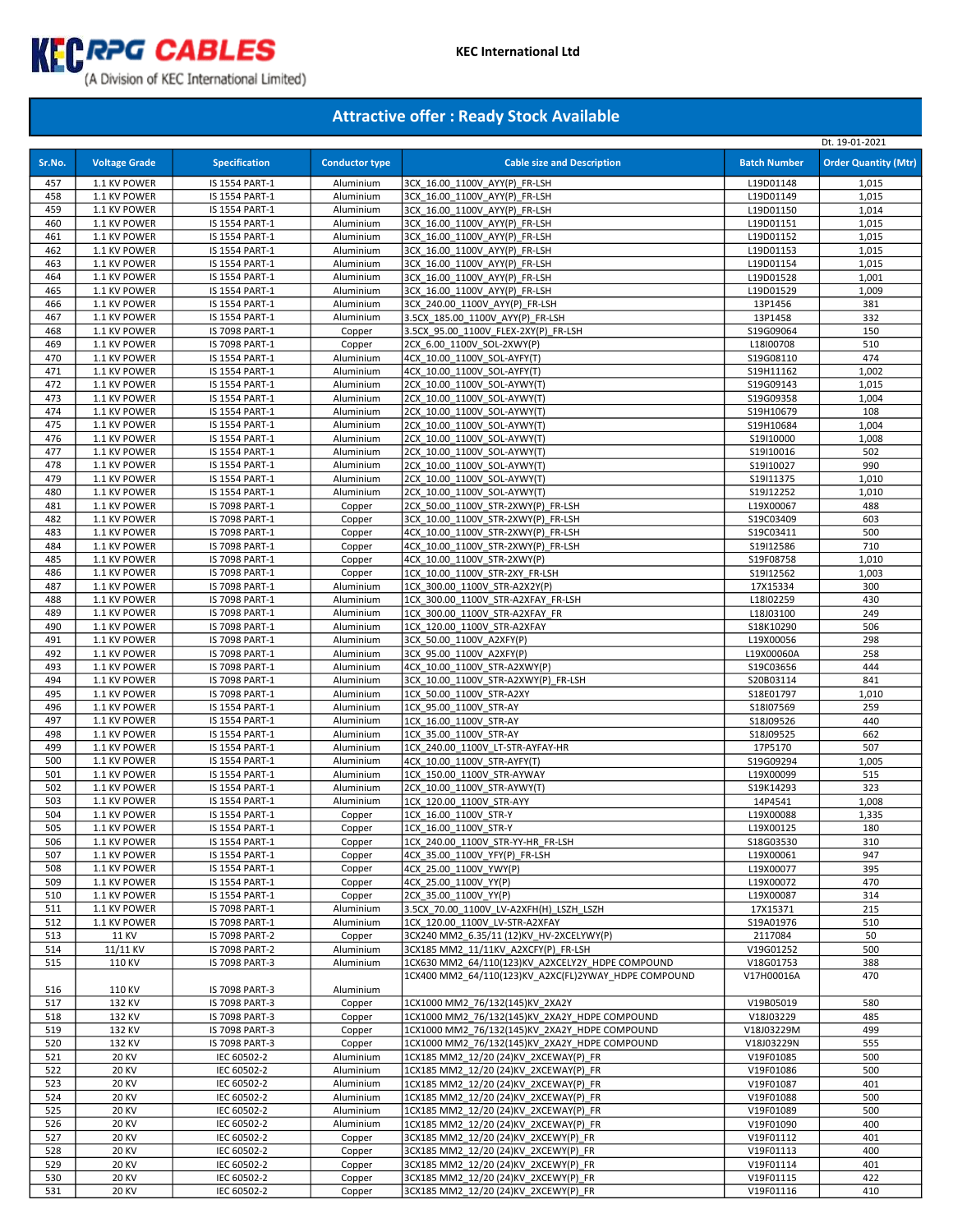

|            |                              |                                         |                        |                                                                                      |                        | Dt. 19-01-2021              |
|------------|------------------------------|-----------------------------------------|------------------------|--------------------------------------------------------------------------------------|------------------------|-----------------------------|
| Sr.No.     | <b>Voltage Grade</b>         | <b>Specification</b>                    | <b>Conductor type</b>  | <b>Cable size and Description</b>                                                    | <b>Batch Number</b>    | <b>Order Quantity (Mtr)</b> |
| 532        | <b>20 KV</b>                 | IEC 60502-2                             | Copper                 | 3CX185 MM2 12/20 (24)KV 2XCEWY(P) FR                                                 | V19F01117              | 401                         |
| 533        | <b>20 KV</b>                 | IEC 60502-2                             | Copper                 | 3CX185 MM2 12/20 (24)KV 2XCEWY(P) FR                                                 | V19F01118              | 402                         |
| 534        | <b>20 KV</b>                 | IEC 60502-2                             | Copper                 | 3CX185 MM2 12/20 (24)KV 2XCEWY(P) FR                                                 | V19F01119              | 400                         |
| 535        | <b>20 KV</b>                 | IEC 60502-2                             | Copper                 | 3CX185 MM2 12/20 (24)KV 2XCEWY(P) FR                                                 | V19F01120              | 400                         |
| 536        | <b>20 KV</b>                 | IEC 60502-2                             | Copper                 | 3CX185 MM2_12/20 (24)KV_2XCEWY(P)_FR                                                 | V19F01121              | 415                         |
| 537        | <b>20 KV</b>                 | IEC 60502-2                             | Copper                 | 3CX185 MM2 12/20 (24)KV 2XCEWY(P) FR                                                 | V19F01122              | 403                         |
| 538        | <b>20 KV</b>                 | IEC 60502-2                             | Copper                 | 3CX185 MM2 12/20 (24)KV 2XCEWY(P) FR                                                 | V19F01123              | 406                         |
| 539        | <b>20 KV</b>                 | IEC 60502-2                             | Copper                 | 3CX185 MM2 12/20 (24)KV 2XCEWY(P) FR                                                 | V19F01124              | 410                         |
| 540        | <b>20 KV</b>                 | IEC 60502-2                             | Copper                 | 3CX185 MM2_12/20 (24)KV_2XCEWY(P)_FR                                                 | V19F01125              | 404                         |
| 541        | <b>20 KV</b>                 | IEC 60502-2                             | Copper                 | 3CX185 MM2 12/20 (24)KV 2XCEWY(P) FR                                                 | V19F01126              | 405                         |
| 542<br>543 | <b>20 KV</b><br><b>20 KV</b> | IEC 60502-2<br>IEC 60502-2              | Copper                 | 3CX185 MM2 12/20 (24)KV 2XCEWY(P) FR                                                 | V19F01127              | 401                         |
| 544        | <b>20 KV</b>                 | IEC 60502-2                             | Copper<br>Copper       | 3CX185 MM2_12/20 (24)KV_2XCEWY(P) FR<br>3CX185 MM2 12/20 (24)KV 2XCEWY(P) FR         | V19F01128<br>V19F01129 | 401<br>401                  |
| 545        | <b>20 KV</b>                 | IEC 60502-2                             | Copper                 | 3CX185 MM2 12/20 (24)KV 2XCEWY(P) FR                                                 | V19F01130              | 402                         |
| 546        | <b>20 KV</b>                 | IEC 60502-2                             | Copper                 | 3CX185 MM2_12/20 (24)KV_2XCEWY(P)_FR                                                 | V19F01131              | 400                         |
| 547        | <b>20 KV</b>                 | IEC 60502-2                             | Copper                 | 3CX185 MM2_12/20 (24)KV_2XCEWY(P)_FR                                                 | V19F01132              | 250                         |
| 548        | <b>20 KV</b>                 | IEC 60502-2                             | Copper                 | 3CX185 MM2 12/20 (24)KV 2XCEWY(P) FR                                                 | V19F01133              | 400                         |
| 549        | <b>20 KV</b>                 | IEC 60502-2                             | Copper                 | 3CX185 MM2_12/20 (24)KV_2XCEWY(P)_FR                                                 | V19F01134              | 350                         |
| 550        | <b>22 KV</b>                 | IS 7098 PART-2                          | Aluminium              | 3CX300 MM2_12.7/22KV_A2XCWY(P)                                                       | V20G01714              | 130                         |
| 551        | 220 KV                       | IS 7098 PART-3                          | Copper                 | 1CX400 MM2 127/220(245)KV 2XA2Y HDPE COMPOUND                                        | V18K03651              | 376                         |
| 552        | 220 KV                       | IS 7098 PART-3                          | Copper                 | 1CX1200 MM2 127/220(245)KV 2XLYCE2Y HDPE COMPOUND                                    | V17H00014M             | 198                         |
| 553        | 3 KV POWER                   | IEC 60502-1                             | Aluminium              | 1CX 400.00 1.8/3.0V STR-A2XFAH(H) LSZH LSZH                                          | S19E06668              | 168                         |
| 554        | 3 KV POWER                   | IEC 60502-1                             | Aluminium              | 1CX_400.00_1.8/3.0V_STR-A2XFAH(H)_LSZH_LSZH                                          | S19G07898              | 1,020                       |
| 555        | 3 KV POWER                   | IEC 60502-1                             | Aluminium              | 1CX 300.00 1.8/3.0V STR-A2XFAY(P) FR-LSH                                             | S18L13645              | 1,004                       |
| 556        | 3 KV POWER                   | IEC 60502-1                             | Aluminium              | 1CX_300.00_1.8/3.0V_STR-A2XFAY(P)_FR-LSH                                             | S18L13624              | 500                         |
| 557        | 3 KV POWER                   | IEC 60502-1                             | Aluminium              | 1CX 300.00 1.8/3.0V STR-A2XFAY(P) FR-LSH                                             | S19A00343              | 982                         |
| 558        | 3 KV POWER                   | IEC 60502-1                             | Aluminium              | 1CX_300.00_1.8/3.0V_STR-A2XFAY(P)_FR-LSH                                             | S19A00581              | 1,013                       |
| 559        | 3 KV POWER                   | IEC 60502-1                             | Aluminium              | 1CX 300.00 1.8/3.0V STR-A2XFAY(P) FR-LSH                                             | S20B03110              | 369                         |
| 560        | 3 KV POWER                   | IEC 60502-1                             | Aluminium              | 1CX_300.00_1.8/3.0V_STR-A2XFAY(P)_FR-LSH                                             | S20B03119              | 391                         |
| 561        | 3 KV POWER                   | IEC 60502-1                             | Aluminium              | 1CX 400.00 1.8/3.0V STR-A2XY                                                         | S18F03191              | 1,004                       |
| 562<br>563 | 3.3 KV POWER<br>3.3 KV POWER | IS 7098 PART-2<br><b>IS 7098 PART-2</b> | Aluminium<br>Aluminium | 3CX 35.00 1.9/3.3V A2XFAY(P) FR                                                      | S20B03106              | 506                         |
| 564        | 3.3 KV POWER                 | IS 7098 PART-2                          | Aluminium              | 1CX 300.00 1.9/3.3V STR-A2XFAY FR<br>1CX 300.00 1.9/3.3V STR-A2XFAY FR               | L19H00582<br>L19H00643 | 660<br>677                  |
| 565        | 3.3 KV POWER                 | IS 7098 PART-2                          | Aluminium              | 1CX 300.00 1.9/3.3V STR-A2XFAY FR                                                    | L19H00764              | 506                         |
| 566        | 30 KV                        | IEC 60502-2                             | Aluminium              | 1CX630 MM2 18/30 (36)KV A2XCEWAY(P)                                                  | V19F00902              | 82                          |
| 567        | 6.6 KV POWER                 | IS 7098 PART-2                          | Copper                 | 1CX 240.00 3.8/6.6V STR-2XY                                                          | S18J09300A             | 503                         |
| 568        | <b>INST</b>                  | <b>INST</b>                             | Copper                 | 4PAIRX1.5_1100V_ATC-STR-2XWY(P)-ALT-I-O-SCR_FR-LSH                                   | L18K00708              | 255                         |
|            |                              |                                         |                        | 1PAIRX1.5 300/500V I-ATC-STR-2XWY(P)-ALT-O-SCR-MG FR-LSH                             | L19H00070A             | 278                         |
| 569        | <b>INST</b>                  | <b>INST</b>                             | Copper                 |                                                                                      |                        |                             |
| 570        | <b>INST</b>                  | <b>INST</b>                             | Copper                 | 1PAIRX1 500V I-ATC-STR-YWY(P)-ALT-O-SCR FR-LSH                                       | L19D01332              | 344                         |
| 571        | <b>INST</b>                  | <b>INST</b>                             | Copper                 | 1PAIRX1.5 300/500V STR-2XWY(P)-ALT-O-SCR FR FR                                       | L19E00068              | 1,015                       |
| 572        | <b>INST</b>                  | <b>INST</b>                             | Copper                 | 1PAIRX1.5 300/500V STR-2XWY(P)-ALT-O-SCR FR FR                                       | L19E00070              | 1,060                       |
| 573        | <b>INST</b>                  | <b>INST</b>                             | Copper                 | 1PAIRX1.5 300/500V I-STR-2XWY(P)-ALT-O-SCR                                           | D-449                  | 400                         |
| 574        | <b>INST</b>                  | <b>INST</b>                             | Copper                 | 1PAIRX1.5 300/500V I-STR-2XWY(P)-ALT-O-SCR                                           | L19X0017               | 500                         |
| 575        | <b>INST</b>                  | <b>INST</b>                             | Copper                 | 1PAIRX1.5 300/500V I-STR-2XWY(P)-ALT-O-SCR                                           | L19X0029               | 553                         |
| 576        | <b>INST</b>                  | <b>INST</b>                             | Copper                 | 1PAIRX1.5 300/500V I-STR-2XWY(P)-ALT-O-SCR                                           | L19X0049               | 950                         |
| 577<br>578 | <b>INST</b><br><b>INST</b>   | <b>INST</b><br><b>INST</b>              | Copper                 | 30COREX1.5_1000V_I-STR-2XY(P)-ALT-O-SCR_FR                                           | P-1095                 | 500                         |
| 579        | <b>INST</b>                  | <b>INST</b>                             | Copper<br>Copper       | 2COREX1.5 300/500V STR-2XY-ALT-O-SCR-MG<br>2COREX1.5 1000V STR-2XY-ALT-O-SCR-MG      | 17X14367<br>17X13184   | 507<br>508                  |
| 580        | <b>INST</b>                  | <b>INST</b>                             | Copper                 | 2COREX1.5 1000V STR-2XY-ALT-O-SCR-MG                                                 | 17X13960               | 510                         |
| 581        | <b>INST</b>                  | <b>INST</b>                             | Copper                 | 2COREX1.5 1000V STR-2XY-ALT-O-SCR-MG                                                 | 17X14301               | 506                         |
| 582        | <b>INST</b>                  | <b>INST</b>                             | Copper                 | 8PAIRX0.5 1000V STR-YFY(P)-ALT-O-SCR                                                 | D-369                  | 1,000                       |
| 583        | <b>INST</b>                  | <b>INST</b>                             | Copper                 | 8PAIRX0.5 1000V STR-YFY(P)-ALT-O-SCR                                                 | P-960                  | 1,003                       |
| 584        | <b>INST</b>                  | <b>INST</b>                             | Copper                 | 1PAIRX1.5_1100V_IS-ATC-STR-YWY(P)-ALT-I-O-SCR_FR-LSH                                 | 16P1664                | 990                         |
|            |                              |                                         |                        | 2PAIRX0.5 1100V ATC-STR-YWY(P)-HR-ALT-I-O-SCR FR-LSH FR-LSH                          | 15P6077                | 1,014                       |
| 585        | <b>INST</b>                  | <b>INST</b>                             | Copper                 |                                                                                      |                        |                             |
|            |                              |                                         |                        | 2PAIRX0.5 1100V ATC-STR-YWY(P)-HR-ALT-I-O-SCR FR-LSH FR-LSH                          | 15P6079                | 1,013                       |
| 586        | <b>INST</b>                  | <b>INST</b>                             | Copper                 |                                                                                      |                        |                             |
|            |                              |                                         |                        | 2PAIRX0.5 1100V ATC-STR-YWY(P)-HR-ALT-I-O-SCR FR-LSH FR-LSH                          | P-828                  | 1,020                       |
| 587        | <b>INST</b>                  | <b>INST</b>                             | Copper                 |                                                                                      |                        |                             |
|            |                              |                                         |                        | 4PAIRX0.5 1100V ATC-STR-YWY(P)-HR-ALT-I-O-SCR FR-LSH FR-LSH                          | P-1076                 | 750                         |
| 588        | <b>INST</b>                  | <b>INST</b>                             | Copper                 |                                                                                      |                        |                             |
| 589        | <b>INST</b>                  | <b>INST</b>                             | Copper                 | 2PAIRX0.5 1100V ATC-STR-YWY(P)-HR-ALT-O-SCR                                          | 17P5183                | 1,000                       |
| 590        | <b>INST</b>                  | <b>INST</b>                             | Copper                 | 4PAIRX0.5 1100V STR-YWY(P)-ALT-I-O-SCR FR                                            | L18G02696              | 1,224                       |
| 591        | <b>INST</b>                  | <b>INST</b>                             | Copper                 | 4PAIRX0.5 1100V STR-YWY(P)-ALT-I-O-SCR FR                                            | L18G02697              | 1,224                       |
| 592        | <b>INST</b>                  | <b>INST</b>                             | Copper                 | 4PAIRX0.5 1100V STR-YWY(P)-ALT-I-O-SCR FR                                            | L18G02698              | 1,122                       |
| 593<br>594 | <b>INST</b><br><b>INST</b>   | <b>INST</b><br><b>INST</b>              | Copper<br>Copper       | 4PAIRX0.5 1100V STR-YWY(P)-ALT-I-O-SCR FR                                            | L18G02699              | 845                         |
| 595        | <b>INST</b>                  | <b>INST</b>                             | Copper                 | 4PAIRX0.5 1100V_STR-YWY(P)-ALT-I-O-SCR_FR<br>10PAIRX0.5 1100V STR-YWY(P)-ALT-I-O-SCR | L18G02700<br>15P6115   | 510<br>1,005                |
| 596        | <b>INST</b>                  | <b>INST</b>                             | Copper                 | 2PAIRX1.5 1100V STR-YWY(P)-ALT-O-SCR                                                 | L19X0006               | 1,016                       |
| 597        | 1.1 KV POWER                 | IS 7098 PART-1                          | Aluminium              | 3CX 240.00 1100V A2XFBY(P) FR-LSH                                                    | L20G00727              | 507                         |
| 598        | 1.1 KV POWER                 | IS 7098 PART-1                          | Aluminium              | 3CX 240.00 1100V A2XFBY(P) FR-LSH                                                    | L20G00728              | 505                         |
| 599        | 1.1 KV POWER                 | IS 7098 PART-1                          | Aluminium              | 3.5CX 240.00 1100V A2XFBY(P) FR-LSH                                                  | L20G00729              | 259                         |
| 600        | 1.1 KV POWER                 | IS 7098 PART-1                          | Aluminium              | 3CX 16.00 1100V A2XFY(P) FR-LSH                                                      | L20G00895              | 842                         |
| 601        | 1.1 KV POWER                 | IS 7098 PART-1                          | Aluminium              | 3.5CX 120.00 1100V A2XFY(P) FR-LSH                                                   | L20G00905              | 204                         |
| 602        | 1.1 KV POWER                 | IS 7098 PART-1                          | Aluminium              | 3CX 25.00 1100V A2XFY(P) FR-LSH                                                      | L20G00666              | 408                         |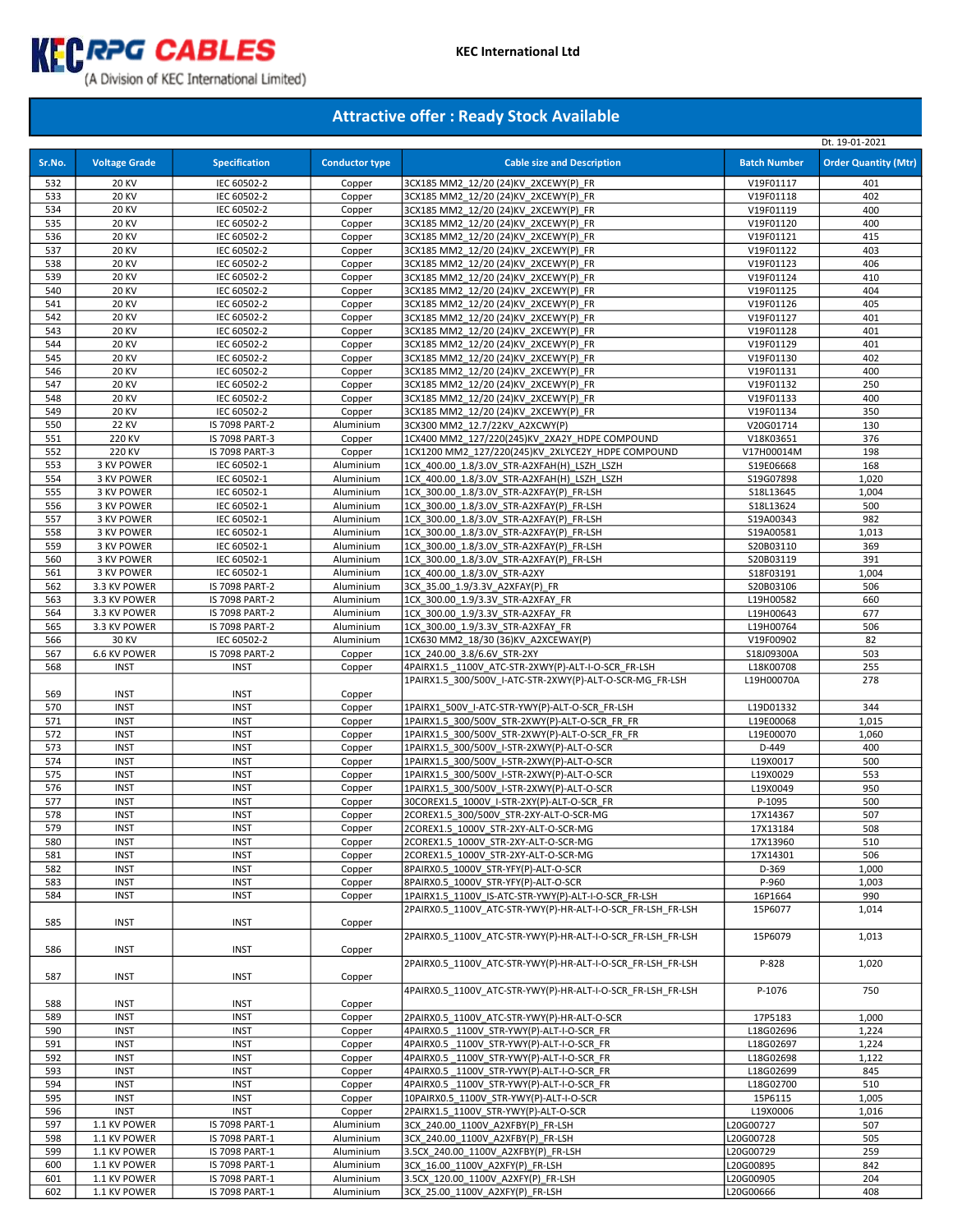

|            |                              |                                  |                        |                                                                      |                        | Dt. 19-01-2021              |
|------------|------------------------------|----------------------------------|------------------------|----------------------------------------------------------------------|------------------------|-----------------------------|
| Sr.No.     | <b>Voltage Grade</b>         | <b>Specification</b>             | <b>Conductor type</b>  | <b>Cable size and Description</b>                                    | <b>Batch Number</b>    | <b>Order Quantity (Mtr)</b> |
| 603        | 1.1 KV POWER                 | IS 7098 PART-1                   | Aluminium              | 3CX 35.00 1100V A2XFY(P) FR-LSH                                      | L20G00225              | 749                         |
| 604        | 1.1 KV POWER                 | IS 7098 PART-1                   | Aluminium              | 3CX 70.00 1100V A2XFY(P) FR-LSH                                      | L20G00489              | 506                         |
| 605        | 1.1 KV POWER                 | IS 7098 PART-1                   | Aluminium              | 3CX 70.00 1100V A2XFY(P) FR-LSH                                      | L20G00630              | 725                         |
| 606        | 1.1 KV POWER                 | IS 7098 PART-1                   | Aluminium              | 3.5CX 50.00 1100V A2XFY(P) FR-LSH                                    | L20H00005              | 154                         |
| 607        | 1.1 KV POWER                 | IS 7098 PART-1                   | Aluminium              | 3.5CX 95.00 1100V A2XFY(P) FR-LSH                                    | L20H00066              | 102                         |
| 608<br>609 | 1.1 KV POWER<br>1.1 KV POWER | IS 7098 PART-1<br>IS 7098 PART-1 | Aluminium<br>Aluminium | 3CX 120.00 1100V A2XFY(P) FR-LSH<br>3CX 120.00 1100V A2XFY(P) FR-LSH | L20G00627<br>L20G00628 | 504<br>503                  |
| 610        | 1.1 KV POWER                 | IS 7098 PART-1                   | Aluminium              | 3CX 120.00 1100V A2XFY(P) FR-LSH                                     | L20G00629              | 593                         |
| 611        | 1.1 KV POWER                 | IS 7098 PART-1                   | Aluminium              | 3.5CX 70.00 1100V A2XFY(P) FR-LSH                                    | L20H00166              | 153                         |
| 612        | 1.1 KV POWER                 | IS 7098 PART-1                   | Aluminium              | 3CX 35.00 1100V A2XFY(P) FR-LSH                                      | L20H00012              | 1,203                       |
| 613        | 1.1 KV POWER                 | IS 7098 PART-1                   | Aluminium              | 3CX 70.00 1100V A2XFY(P) FR-LSH                                      | L20G00760              | 301                         |
| 614        | 1.1 KV POWER                 | IS 7098 PART-1                   | Aluminium              | 3CX 70.00 1100V A2XFY(P) FR-LSH                                      | L20G00764              | 499                         |
| 615<br>616 | 1.1 KV POWER<br>1.1 KV POWER | IS 7098 PART-1<br>IS 7098 PART-1 | Aluminium<br>Aluminium | 3.5CX 120.00 1100V A2XY(P) FR-LSH<br>3CX 50.00 1100V A2XY(P) FR-LSH  | L20G00903<br>L20G00463 | 324<br>804                  |
| 617        | 1.1 KV POWER                 | IS 7098 PART-1                   | Aluminium              | 3CX 120.00 1100V A2XY(P) FR-LSH                                      | L20G00646              | 612                         |
| 618        | 1.1 KV POWER                 | IS 7098 PART-1                   | Aluminium              | 3CX 70.00 1100V A2XY(P) FR-LSH                                       | L20G00541              | 1,008                       |
| 619        | 1.1 KV POWER                 | IS 7098 PART-1                   | Aluminium              | 3CX 70.00 1100V A2XY(P) FR-LSH                                       | L20G00543              | 1,008                       |
| 620        | 1.1 KV POWER                 | IS 7098 PART-1                   | Aluminium              | 3CX 70.00 1100V A2XY(P) FR-LSH                                       | L20G00544              | 1,009                       |
| 621        | 1.1 KV POWER                 | IS 7098 PART-1                   | Aluminium              | 3CX 70.00_1100V_A2XY(P)_FR-LSH                                       | L20G00665              | 1,015                       |
| 622        | 1.1 KV POWER                 | IS 7098 PART-1                   | Aluminium              | 3.5CX 240.00 1100V A2XY(P) FR-LSH                                    | L20G00653              | 504                         |
| 623        | 1.1 KV POWER                 | IS 7098 PART-1                   | Aluminium              | 3CX 240.00 1100V A2XY(P) FR-LSH                                      | L20G00731              | 503                         |
| 624<br>625 | 1.1 KV POWER<br>1.1 KV POWER | IS 7098 PART-1<br>IS 7098 PART-1 | Aluminium<br>Aluminium | 3CX 240.00 1100V A2XY(P) FR-LSH<br>3CX 240.00 1100V A2XY(P) FR-LSH   | L20G00732<br>L20G00733 | 510<br>500                  |
| 626        | 1.1 KV POWER                 | IS 7098 PART-1                   | Aluminium              | 3CX 240.00 1100V A2XY(P) FR-LSH                                      | L20G00734              | 507                         |
| 627        | 1.1 KV POWER                 | IS 7098 PART-1                   | Aluminium              | 3CX 240.00 1100V A2XY(P) FR-LSH                                      | L20G00735              | 501                         |
| 628        | 1.1 KV POWER                 | IS 7098 PART-1                   | Aluminium              | 3CX 240.00 1100V A2XY(P) FR-LSH                                      | L20G00736              | 505                         |
| 629        | 1.1 KV POWER                 | IS 7098 PART-1                   | Aluminium              | 3CX 240.00 1100V A2XY(P) FR-LSH                                      | L20G00737              | 503                         |
| 630        | 1.1 KV POWER                 | IS 7098 PART-1                   | Aluminium              | 3CX 240.00 1100V A2XY(P) FR-LSH                                      | L20G00738              | 500                         |
| 631        | 1.1 KV POWER                 | IS 7098 PART-1                   | Aluminium              | 3CX 240.00 1100V A2XY(P) FR-LSH                                      | L20G00739              | 502                         |
| 632        | 1.1 KV POWER                 | IS 7098 PART-1                   | Aluminium              | 3CX 240.00 1100V A2XY(P) FR-LSH                                      | L20G00740              | 508                         |
| 633<br>634 | 1.1 KV POWER<br>1.1 KV POWER | IS 7098 PART-1<br>IS 7098 PART-1 | Aluminium<br>Aluminium | 3CX 240.00 1100V A2XY(P) FR-LSH<br>3CX 240.00 1100V A2XY(P) FR-LSH   | L20G00741<br>L20G00742 | 509<br>506                  |
| 635        | 1.1 KV POWER                 | IS 7098 PART-1                   | Aluminium              | 3CX 240.00 1100V A2XY(P) FR-LSH                                      | L20G00743              | 509                         |
| 636        | 1.1 KV POWER                 | IS 7098 PART-1                   | Aluminium              | 3CX 240.00 1100V A2XY(P) FR-LSH                                      | L20G00744              | 505                         |
| 637        | 1.1 KV POWER                 | IS 7098 PART-1                   | Aluminium              | 3CX 240.00 1100V A2XY(P) FR-LSH                                      | L20G00745              | 500                         |
| 638        | 1.1 KV POWER                 | IS 7098 PART-1                   | Aluminium              | 3CX 240.00 1100V A2XY(P) FR-LSH                                      | L20G00746              | 507                         |
| 639        | 1.1 KV POWER                 | IS 7098 PART-1                   | Aluminium              | 3CX 240.00 1100V A2XY(P) FR-LSH                                      | L20G00747              | 504                         |
| 640        | 1.1 KV POWER                 | IS 7098 PART-1                   | Aluminium              | 3CX 240.00 1100V A2XY(P) FR-LSH                                      | L20G00748              | 514                         |
| 641<br>642 | 1.1 KV POWER<br>1.1 KV POWER | IS 7098 PART-1<br>IS 7098 PART-1 | Aluminium<br>Aluminium | 3CX 240.00 1100V A2XY(P) FR-LSH<br>3CX 240.00 1100V A2XY(P) FR-LSH   | L20G00750<br>L20G00751 | 712<br>507                  |
| 643        | 1.1 KV POWER                 | IS 7098 PART-1                   | Aluminium              | 3CX 240.00 1100V A2XY(P) FR-LSH                                      | L20G00752              | 514                         |
| 644        | 1.1 KV POWER                 | IS 7098 PART-1                   | Aluminium              | 3CX 240.00 1100V A2XY(P) FR-LSH                                      | L20G00836              | 510                         |
| 645        | 1.1 KV POWER                 | IS 7098 PART-1                   | Aluminium              | 3CX 95.00 1100V A2XY(P) FR-LSH                                       | L20G00202              | 514                         |
| 646        | 1.1 KV POWER                 | IS 7098 PART-1                   | Aluminium              | 3CX 95.00 1100V A2XY(P) FR-LSH                                       | L20G00203              | 505                         |
| 647        | 1.1 KV POWER                 | IS 7098 PART-1                   | Aluminium              | 3CX 95.00 1100V A2XY(P) FR-LSH                                       | L20G00204              | 515                         |
| 648        | 1.1 KV POWER                 | IS 7098 PART-1                   | Aluminium              | 3CX 95.00 1100V A2XY(P) FR-LSH                                       | L20G00205              | 490                         |
| 649<br>650 | 1.1 KV POWER<br>1.1 KV POWER | IS 7098 PART-1<br>IS 7098 PART-1 | Aluminium<br>Aluminium | 3CX 95.00 1100V A2XY(P) FR-LSH<br>3CX 95.00 1100V A2XY(P) FR-LSH     | L20G00206<br>L20G00207 | 501<br>667                  |
| 651        | 1.1 KV POWER                 | IS 7098 PART-1                   | Aluminium              | 3.5CX_120.00_1100V_A2XY(P)_FR-LSH                                    | L20G00968              | 153                         |
| 652        | 1.1 KV POWER                 | IS 7098 PART-1                   | Aluminium              | 3.5CX 95.00 1100V A2XY(P) FR-LSH                                     | L20H00167              | 101                         |
| 653        | 1.1 KV POWER                 | IS 7098 PART-1                   | Aluminium              | 3CX 50.00 1100V A2XY(P) FR-LSH                                       | L20G00428              | 1,004                       |
| 654        | 1.1 KV POWER                 | IS 7098 PART-1                   | Aluminium              | 3CX 50.00 1100V A2XY(P) FR-LSH                                       | L20G00462              | 1,020                       |
| 655        | 1.1 KV POWER                 | IS 7098 PART-1                   | Aluminium              | 3CX 16.00 1100V A2XY(P) FR-LSH                                       | L20G00783              | 1,009                       |
| 656        | 1.1 KV POWER                 | IS 7098 PART-1                   | Aluminium              | 3CX 16.00 1100V A2XY(P) FR-LSH                                       | L20G00784              | 1,005                       |
| 657<br>658 | 1.1 KV POWER<br>1.1 KV POWER | IS 7098 PART-1<br>IS 7098 PART-1 | Aluminium<br>Aluminium | 3CX 16.00 1100V A2XY(P) FR-LSH<br>3.5CX 50.00 1100V A2XY(P) FR-LSH   | L20G00785<br>L20H00001 | 1,046<br>104                |
| 659        | 1.1 KV POWER                 | IS 7098 PART-1                   | Aluminium              | 3CX 120.00 1100V A2XY(P) FR-LSH                                      | L20G00645              | 261                         |
| 660        | 1.1 KV POWER                 | IS 7098 PART-1                   | Aluminium              | 3CX 120.00 1100V A2XY(P) FR-LSH                                      | L20G00904              | 502                         |
| 661        | 1.1 KV POWER                 | IS 7098 PART-1                   | Aluminium              | 3CX 120.00 1100V A2XY(P) FR-LSH                                      | L20G00972              | 504                         |
| 662        | 1.1 KV POWER                 | IS 7098 PART-1                   | Aluminium              | 3CX 120.00 1100V A2XY(P) FR-LSH                                      | L20G00973              | 506                         |
| 663        | 1.1 KV POWER                 | IS 7098 PART-1                   | Aluminium              | 3.5CX 240.00 1100V A2XY(P) FR-LSH                                    | L20G00647              | 504                         |
| 664        | 1.1 KV POWER                 | IS 7098 PART-1                   | Aluminium              | 3.5CX 240.00 1100V A2XY(P) FR-LSH                                    | L20G00648              | 509                         |
| 665        | 1.1 KV POWER                 | IS 7098 PART-1                   | Aluminium              | 3CX 150.00 1100V A2XY(P) FR-LSH                                      | L20G00976              | 452                         |
| 666<br>667 | 1.1 KV POWER<br>1.1 KV POWER | IS 7098 PART-1<br>IS 7098 PART-1 | Aluminium<br>Aluminium | 3CX 240.00 1100V A2XY(P) FR-LSH<br>3CX 95.00 1100V A2XY(P) FR-LSH    | L20G00749<br>L20G00980 | 304<br>502                  |
| 668        | 1.1 KV POWER                 | IS 7098 PART-1                   | Aluminium              | 3CX 95.00 1100V A2XY(P) FR-LSH                                       | L20G00981              | 505                         |
| 669        | 1.1 KV POWER                 | IS 7098 PART-1                   | Aluminium              | 3CX 95.00 1100V_A2XY(P)_FR-LSH                                       | L20G00982              | 506                         |
| 670        | 1.1 KV POWER                 | IS 7098 PART-1                   | Aluminium              | 3CX 95.00 1100V A2XY(P) FR-LSH                                       | L20G00983              | 501                         |
| 671        | 1.1 KV POWER                 | IS 7098 PART-1                   | Aluminium              | 3CX 95.00 1100V A2XY(P) FR-LSH                                       | L20G00984              | 490                         |
| 672        | 1.1 KV POWER                 | IS 7098 PART-1                   | Aluminium              | 3CX 95.00 1100V A2XY(P) FR-LSH                                       | L20G00985              | 508                         |
| 673        | 1.1 KV POWER                 | IS 7098 PART-1                   | Aluminium              | 3CX 95.00 1100V A2XY(P) FR-LSH                                       | L20G00986              | 505                         |
| 674<br>675 | 1.1 KV POWER<br>1.1 KV POWER | IS 7098 PART-1<br>IS 7098 PART-1 | Aluminium<br>Aluminium | 3CX 95.00 1100V A2XY(P) FR-LSH<br>3CX 95.00 1100V A2XY(P) FR-LSH     | L20G00987<br>L20G00988 | 501<br>502                  |
| 676        | 1.1 KV POWER                 | IS 7098 PART-1                   | Aluminium              | 3CX 95.00 1100V A2XY(P) FR-LSH                                       | L20G00989              | 502                         |
| 677        | 1.1 KV POWER                 | IS 7098 PART-1                   | Aluminium              | 3CX 95.00 1100V A2XY(P) FR-LSH                                       | L20G00990              | 445                         |
| 678        | 1.1 KV POWER                 | IS 7098 PART-1                   | Copper                 | 3CX 4.00 1100V STR-2XWY(P) FR-LSH                                    | L20G00235              | 459                         |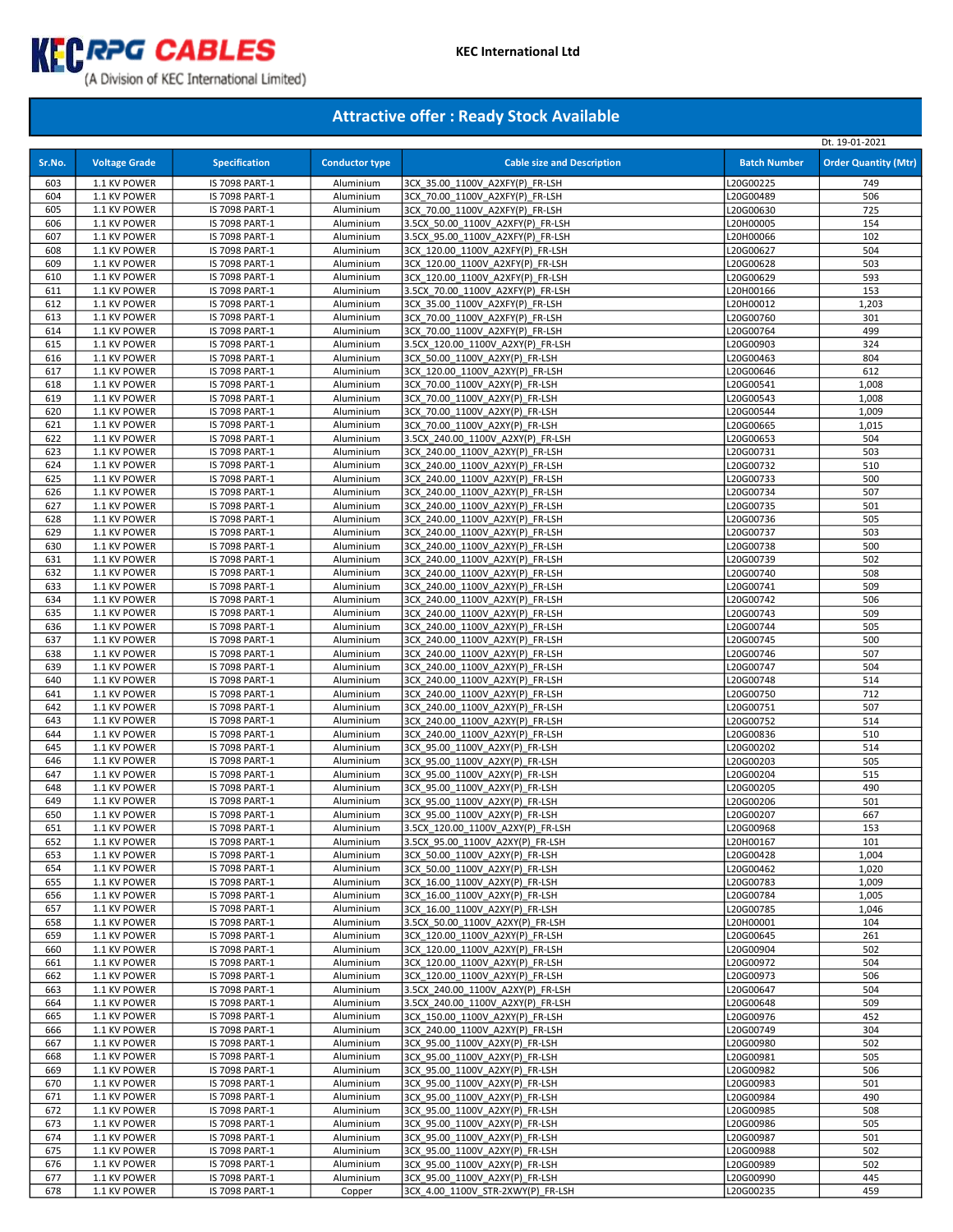

# (A Division of KEC International Limited)

|            |                              |                                  |                        |                                                                      |                        | Dt. 19-01-2021              |
|------------|------------------------------|----------------------------------|------------------------|----------------------------------------------------------------------|------------------------|-----------------------------|
| Sr.No.     | <b>Voltage Grade</b>         | <b>Specification</b>             | <b>Conductor type</b>  | <b>Cable size and Description</b>                                    | <b>Batch Number</b>    | <b>Order Quantity (Mtr)</b> |
|            |                              |                                  |                        |                                                                      |                        |                             |
| 679<br>680 | 1.1 KV POWER                 | IS 7098 PART-1                   | Copper                 | 3CX 2.50 1100V STR-2XY(P) FR-LSH<br>3CX 2.50 1100V STR-2XY(P) FR-LSH | L20G00290<br>L20G00291 | 1,006                       |
| 681        | 1.1 KV POWER<br>1.1 KV POWER | IS 7098 PART-1<br>IS 7098 PART-1 | Copper<br>Copper       | 3CX 2.50 1100V STR-2XY(P) FR-LSH                                     | L20G00292              | 1,005<br>1,006              |
| 682        | 1.1 KV POWER                 | IS 7098 PART-1                   | Copper                 | 3CX 2.50 1100V STR-2XY(P) FR-LSH                                     | L20G00293              | 1,009                       |
| 683        | 1.1 KV POWER                 | IS 7098 PART-1                   | Copper                 | 3CX_2.50_1100V_STR-2XY(P)_FR-LSH                                     | L20G00294              | 1,009                       |
| 684        | 1.1 KV POWER                 | IS 7098 PART-1                   | Copper                 | 3CX 2.50 1100V STR-2XY(P) FR-LSH                                     | L20G00295              | 1,009                       |
| 685        | 1.1 KV POWER                 | IS 7098 PART-1                   | Copper                 | 3CX 2.50 1100V STR-2XY(P) FR-LSH                                     | L20G00296              | 1,009                       |
| 686        | 1.1 KV POWER                 | IS 7098 PART-1                   | Copper                 | 3CX 2.50 1100V STR-2XY(P) FR-LSH                                     | L20G00330              | 1,004                       |
| 687        | 1.1 KV POWER                 | IS 7098 PART-1                   | Copper                 | 3CX 2.50 1100V STR-2XY(P) FR-LSH                                     | L20G00331              | 1,000                       |
| 688        | 1.1 KV POWER                 | IS 7098 PART-1                   | Copper                 | 3CX 2.50 1100V STR-2XY(P) FR-LSH                                     | L20G00332              | 1,001                       |
| 689        | 1.1 KV POWER                 | IS 7098 PART-1                   | Copper                 | 3CX 2.50 1100V STR-2XY(P) FR-LSH                                     | L20G00333              | 1,002                       |
| 690        | 1.1 KV POWER                 | IS 7098 PART-1                   | Copper                 | 3CX 2.50 1100V STR-2XY(P) FR-LSH                                     | L20G00334              | 1,005                       |
| 691        | 1.1 KV POWER                 | IS 7098 PART-1                   | Copper                 | 3CX 2.50 1100V STR-2XY(P) FR-LSH                                     | L20G00335              | 1,005                       |
| 692        | 1.1 KV POWER                 | IS 7098 PART-1                   | Copper                 | 3CX 2.50 1100V STR-2XY(P) FR-LSH                                     | L20G00336              | 1,005                       |
| 693        | 1.1 KV POWER                 | IS 7098 PART-1                   | Copper                 | 3CX 2.50 1100V STR-2XY(P) FR-LSH                                     | L20G00337              | 1,010                       |
| 694        | 1.1 KV POWER                 | IS 7098 PART-1                   | Copper                 | 3CX 2.50 1100V STR-2XY(P) FR-LSH                                     | L20G00338              | 1,002                       |
| 695        | 1.1 KV POWER                 | IS 7098 PART-1                   | Copper                 | 3CX 2.50 1100V STR-2XY(P) FR-LSH                                     | L20G00339              | 1,015                       |
| 696        | 1.1 KV POWER                 | IS 7098 PART-1                   | Copper                 | 3CX 2.50 1100V STR-2XY(P) FR-LSH                                     | L20G00340              | 345                         |
| 697        | 1.1 KV POWER                 | IS 7098 PART-1                   | Copper                 | 3CX 2.50 1100V STR-2XY(P) FR-LSH                                     | L20G00341              | 1,006                       |
| 698        | 1.1 KV POWER                 | IS 7098 PART-1                   | Copper                 | 3CX 2.50 1100V STR-2XY(P) FR-LSH                                     | L20G00342              | 1,006                       |
| 699        | 1.1 KV POWER                 | IS 7098 PART-1                   | Copper                 | 3CX 2.50 1100V STR-2XY(P) FR-LSH                                     | L20G00343              | 1,006                       |
| 700        | 1.1 KV POWER                 | IS 7098 PART-1                   | Copper                 | 3CX 2.50 1100V STR-2XY(P) FR-LSH                                     | L20G00344              | 1,006                       |
| 701        | 1.1 KV POWER                 | IS 7098 PART-1                   | Copper                 | 3CX 2.50 1100V STR-2XY(P) FR-LSH                                     | L20G00345              | 1,012                       |
| 702<br>703 | 1.1 KV POWER                 | IS 7098 PART-1                   | Copper                 | 3CX 2.50 1100V STR-2XY(P) FR-LSH<br>3CX 4.00 1100V STR-2XY(P) FR-LSH | L20G00346              | 1,002                       |
| 704        | 1.1 KV POWER<br>1.1 KV POWER | IS 7098 PART-1<br>IS 7098 PART-1 | Copper<br>Copper       | 3CX 4.00 1100V STR-2XY(P) FR-LSH                                     | L20G00170<br>L20G00171 | 1,000<br>1,008              |
| 705        | 1.1 KV POWER                 | IS 7098 PART-1                   | Copper                 | 3CX 4.00 1100V STR-2XY(P) FR-LSH                                     | L20G00172              | 1,001                       |
| 706        | 1.1 KV POWER                 | IS 7098 PART-1                   | Copper                 | 3CX 4.00_1100V_STR-2XY(P)_FR-LSH                                     | L20G00173              | 1,204                       |
| 707        | 1.1 KV POWER                 | IS 7098 PART-1                   | Copper                 | 3CX 2.50 1100V STR-2XY(P) FR-LSH                                     | L20G00438              | 219                         |
| 708        | 1.1 KV POWER                 | IS 7098 PART-1                   | Copper                 | 3CX 2.50 1100V STR-2XY(P) FR-LSH                                     | L20G00439              | 1,004                       |
| 709        | 1.1 KV POWER                 | IS 7098 PART-1                   | Copper                 | 3CX 2.50 1100V STR-2XY(P) FR-LSH                                     | L20G00440              | 1,004                       |
| 710        | 1.1 KV POWER                 | IS 7098 PART-1                   | Copper                 | 3CX 2.50 1100V STR-2XY(P) FR-LSH                                     | L20G00441              | 1,004                       |
| 711        | 1.1 KV POWER                 | IS 7098 PART-1                   | Copper                 | 3CX 2.50 1100V STR-2XY(P) FR-LSH                                     | L20G00442              | 1,004                       |
| 712        | 1.1 KV POWER                 | IS 7098 PART-1                   | Copper                 | 3CX 2.50 1100V STR-2XY(P) FR-LSH                                     | L20G00443              | 1,010                       |
| 713        | 1.1 KV POWER                 | IS 7098 PART-1                   | Copper                 | 3CX 2.50 1100V STR-2XY(P) FR-LSH                                     | L20G00444              | 1,005                       |
| 714        | 1.1 KV POWER                 | IS 7098 PART-1                   | Copper                 | 3CX 2.50 1100V STR-2XY(P) FR-LSH                                     | L20G00445              | 1,003                       |
| 715        | 1.1 KV POWER                 | IS 7098 PART-1                   | Copper                 | 3CX 2.50_1100V_STR-2XY(P)_FR-LSH                                     | L20G00446              | 1,004                       |
| 716        | 1.1 KV POWER                 | IS 7098 PART-1                   | Copper                 | 3CX 2.50 1100V STR-2XY(P) FR-LSH                                     | L20G00447              | 1,004                       |
| 717        | 1.1 KV POWER                 | IS 7098 PART-1                   | Copper                 | 3CX 2.50 1100V STR-2XY(P) FR-LSH                                     | L20G00448              | 1,003                       |
| 718        | 1.1 KV POWER                 | IS 7098 PART-1                   | Copper                 | 3CX 2.50 1100V STR-2XY(P) FR-LSH                                     | L20G00449              | 1,000                       |
| 719        | 1.1 KV POWER                 | IS 7098 PART-1                   | Copper                 | 3CX 2.50 1100V STR-2XY(P) FR-LSH                                     | L20G00450              | 1,030                       |
| 720        | 1.1 KV POWER                 | IS 7098 PART-1                   | Copper                 | 3CX 2.50 1100V STR-2XY(P) FR-LSH                                     | L20G00451              | 1,002                       |
| 721        | 1.1 KV POWER                 | IS 7098 PART-1                   | Copper                 | 3CX 2.50 1100V STR-2XY(P) FR-LSH                                     | L20G00452              | 1,000                       |
| 722        | 1.1 KV POWER                 | IS 7098 PART-1                   | Copper                 | 3CX 2.50 1100V STR-2XY(P) FR-LSH<br>3CX 2.50 1100V STR-2XY(P) FR-LSH | L20G00453              | 1,003                       |
| 723<br>724 | 1.1 KV POWER<br>1.1 KV POWER | IS 7098 PART-1<br>IS 7098 PART-1 | Copper<br>Copper       | 3CX 2.50 1100V STR-2XY(P) FR-LSH                                     | L20G00454<br>L20G00455 | 1,003<br>1,038              |
| 725        | 1.1 KV POWER                 | IS 7098 PART-1                   | Copper                 | 3CX 4.00 1100V STR-2XY(P) FR-LSH                                     | L20G00608              | 1,004                       |
| 726        | 1.1 KV POWER                 | IS 7098 PART-1                   | Copper                 | 3CX 4.00 1100V STR-2XY(P) FR-LSH                                     | L20G00724              | 1,014                       |
| 727        | 1.1 KV POWER                 | IS 7098 PART-1                   | Aluminium              | 3CX 10.00 1100V STR-A2XWY(P) FR-LSH                                  | L20G00626              | 1,003                       |
| 728        | 1.1 KV POWER                 | IS 7098 PART-1                   | Aluminium              | 3CX_10.00_1100V_STR-A2XWY(P)_FR-LSH                                  | L20G00897              | 1,017                       |
| 729        | 1.1 KV POWER                 | IS 7098 PART-1                   | Aluminium              | 3CX 10.00 1100V STR-A2XWY(P) FR-LSH                                  | L20G00699              | 1,219                       |
| 730        | 1.1 KV POWER                 | IS 7098 PART-1                   | Aluminium              | 1CX 300.00_1100V_STR-A2XY_FR-LSH                                     | L20G00218              | 507                         |
| 731        | 1.1 KV POWER                 | IS 7098 PART-1                   | Aluminium              | 1CX 300.00 1100V STR-A2XY FR-LSH                                     | L20G00220              | 1,017                       |
| 732        | 1.1 KV POWER                 | IS 7098 PART-1                   | Aluminium              | 1CX 300.00 1100V STR-A2XY FR-LSH                                     | L20G00221              | 1,017                       |
| 733        | 1.1 KV POWER                 | IS 7098 PART-1                   | Aluminium              | 1CX_630.00_1100V_STR-A2XY_FR-LSH                                     | L20G00898              | 510                         |
| 734        | 1.1 KV POWER                 | IS 7098 PART-1                   | Aluminium              | 1CX 630.00 1100V STR-A2XY FR-LSH                                     | L20G00899              | 510                         |
| 735        | 1.1 KV POWER                 | IS 7098 PART-1                   | Aluminium              | 1CX 630.00 1100V STR-A2XY FR-LSH                                     | L20G00900              | 510                         |
| 736        | 1.1 KV POWER                 | IS 7098 PART-1                   | Aluminium              | 1CX 630.00 1100V STR-A2XY FR-LSH                                     | L20G00901              | 510                         |
| 737        | 1.1 KV POWER                 | IS 7098 PART-1                   | Aluminium              | 1CX 630.00 1100V STR-A2XY FR-LSH                                     | L20G00902              | 510                         |
| 738        | 1.1 KV POWER                 | IS 7098 PART-1                   | Aluminium              | 1CX 630.00 1100V STR-A2XY FR-LSH                                     | L20G00949              | 520                         |
| 739        | 1.1 KV POWER                 | IS 7098 PART-1                   | Aluminium              | 1CX 630.00 1100V STR-A2XY FR-LSH                                     | L20G00950              | 520                         |
| 740        | 1.1 KV POWER                 | IS 7098 PART-1                   | Aluminium              | 1CX 630.00 1100V STR-A2XY FR-LSH                                     | L20G00951              | 520                         |
| 741        | 1.1 KV POWER                 | IS 7098 PART-1                   | Aluminium<br>Aluminium | 1CX 630.00 1100V_STR-A2XY_FR-LSH<br>1CX 630.00 1100V STR-A2XY FR-LSH | L20G00952              | 516                         |
| 742<br>743 | 1.1 KV POWER<br>1.1 KV POWER | IS 7098 PART-1<br>IS 7098 PART-1 | Aluminium              | 1CX 630.00 1100V STR-A2XY FR-LSH                                     | L20G00953<br>L20G00954 | 515<br>515                  |
| 744        | 1.1 KV POWER                 | IS 7098 PART-1                   | Aluminium              | 1CX 630.00 1100V STR-A2XY FR-LSH                                     | L20G00955              | 515                         |
| 745        | 1.1 KV POWER                 | IS 7098 PART-1                   | Aluminium              | 1CX 630.00 1100V STR-A2XY FR-LSH                                     | L20G00956              | 515                         |
| 746        | 1.1 KV POWER                 | IS 7098 PART-1                   | Aluminium              | 1CX 630.00 1100V STR-A2XY FR-LSH                                     | L20G00957              | 515                         |
| 747        | 1.1 KV POWER                 | IS 7098 PART-1                   | Aluminium              | 1CX 630.00 1100V STR-A2XY FR-LSH                                     | L20G00958              | 515                         |
| 748        | 1.1 KV POWER                 | IS 7098 PART-1                   | Aluminium              | 1CX 630.00 1100V STR-A2XY FR-LSH                                     | L20G00959              | 515                         |
| 749        | 1.1 KV POWER                 | IS 7098 PART-1                   | Aluminium              | 1CX 630.00 1100V STR-A2XY FR-LSH                                     | L20G00960              | 512                         |
| 750        | 1.1 KV POWER                 | IS 7098 PART-1                   | Aluminium              | 1CX 630.00 1100V STR-A2XY FR-LSH                                     | L20G00961              | 514                         |
| 751        | 1.1 KV POWER                 | IS 7098 PART-1                   | Aluminium              | 1CX 630.00 1100V STR-A2XY FR-LSH                                     | L20G00962              | 519                         |
| 752        | 1.1 KV POWER                 | IS 7098 PART-1                   | Aluminium              | 1CX 630.00 1100V STR-A2XY FR-LSH                                     | L20G00963              | 515                         |
| 753        | 1.1 KV POWER                 | IS 7098 PART-1                   | Aluminium              | 1CX 630.00 1100V STR-A2XY FR-LSH                                     | L20G00964              | 515                         |
| 754        | 1.1 KV POWER                 | IS 7098 PART-1                   | Aluminium              | 1CX 630.00 1100V STR-A2XY FR-LSH                                     | L20G00965              | 511                         |